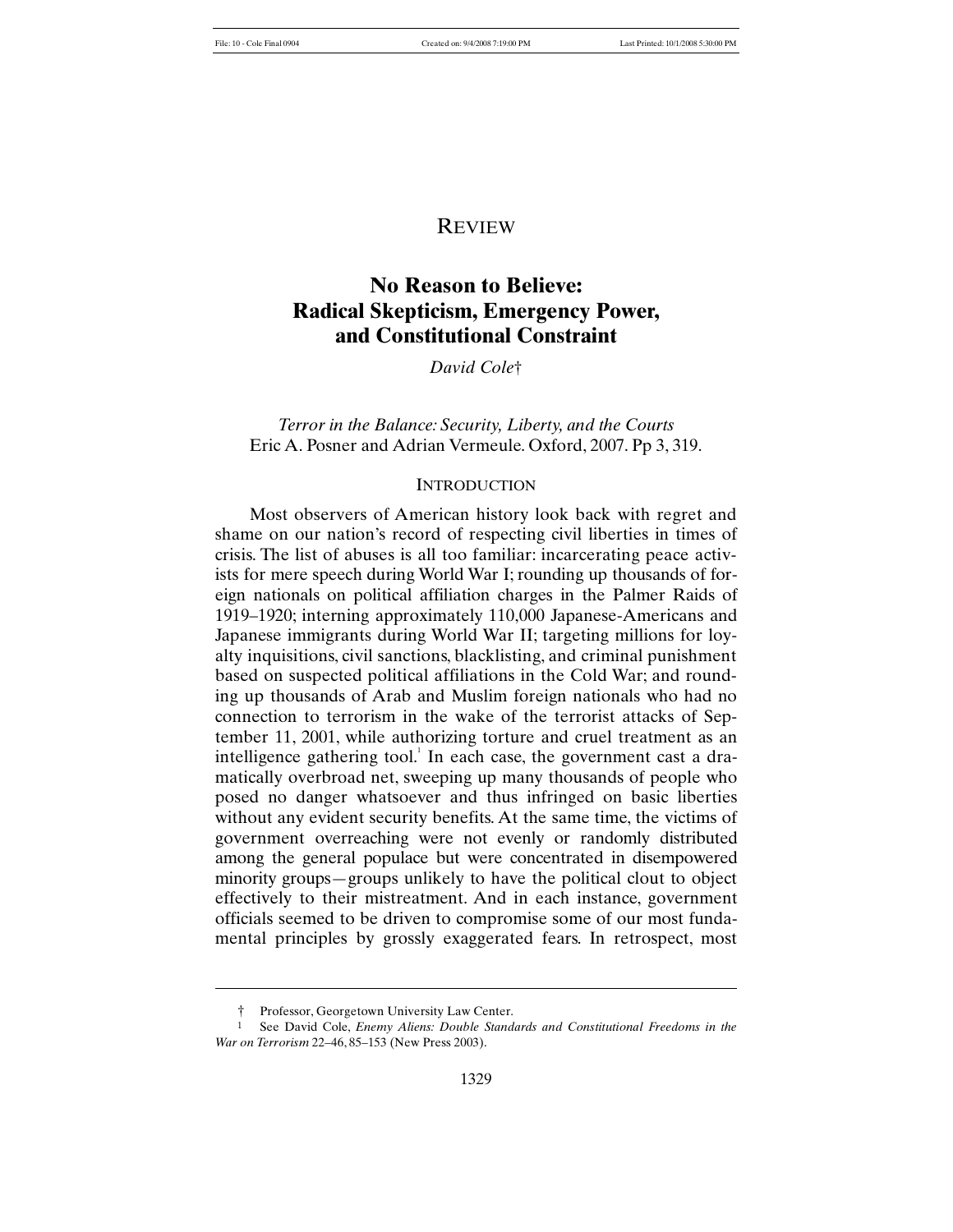#### 1330 *The University of Chicago Law Review* [75:1329

commentators recognize that these were terrible mistakes.<sup>2</sup> The challenge is generally thought to be how not to repeat them.

In *Terror in the Balance: Security, Liberty, and the Courts*, Eric Posner and Adrian Vermeule offer a strikingly contrarian and radically skeptical perspective on these historical events. In their view, the system worked exactly as it should because in each instance, executive officials took aggressive action in response to perceived security threats, and courts and Congress deferred to or approved of the executive's initiatives. "There is a straightforward tradeoff between liberty and security" (p 12), the authors contend, and it is therefore desirable and indeed inevitable that liberties will be sacrificed when security threats arise. Theirs is not simply a descriptive account but a normative prescription: "If dissent weakens resolve, then dissent should be curtailed" (p 16). Given the inescapable tradeoffs involved, all we can realistically hope for is an optimal balance of liberty and security; and in the authors' views, during an emergency no one is better situated than the executive to strike that balance. The rest of us—whether Article III judges, members of Congress, academics, lawyers, philosophers, or ordinary citizens—should simply sit back and trust the executive. Because those of us outside the executive branch are unqualified to assess the balance struck, our position must be one of outright deference.

The first half of Posner and Vermeule's book advances this executive deference thesis. In the second half, however, the authors heedlessly abandon their own injunction and opine at length on such liberty-security questions as whether, during emergencies, torture is permissible (yes), dissent should be suppressed (yes), procedural protections for criminal trials should be jettisoned (yes), ethnic profiling should be permitted (yes), $3$  and the laws of war should govern the treatment of al Qaeda detainees (no). Had the authors adhered to the jurisprudential approach that they recommend for the rest of us, they would have simply argued that these decisions are correct because the executive branch made them. That certainly would have made for a

<sup>2</sup> See, for example, Geoffrey R. Stone, *Perilous Times: Free Speech in Wartime* 12–13, 528–30 (Norton 2004) (lamenting the excessive sacrifice of civil liberties during tumultuous periods in United States history); John Higham, *Strangers in the Land: Patterns of American Nativism 1860– 1925* 229–33 (Rutgers 2d ed 1988) (describing the Palmer Raids as a shocking attempt to satisfy the public's temporary antiradical nativism); Peter Irons, *Justice at War* viii (Oxford 1983) (describing the background of Japanese-American wartime cases as "a legal scandal without precedent in the history of American law"); Zechariah Chafee, Jr., *Free Speech in the United States* 204–15 (Harvard 1946) (describing and criticizing the Palmer Raids).

<sup>&</sup>lt;sup>3</sup> In fact, the authors do not even save their discussion of ethnic profiling until the book's latter half. They choose, instead, to address it on pages 45 and 116–17.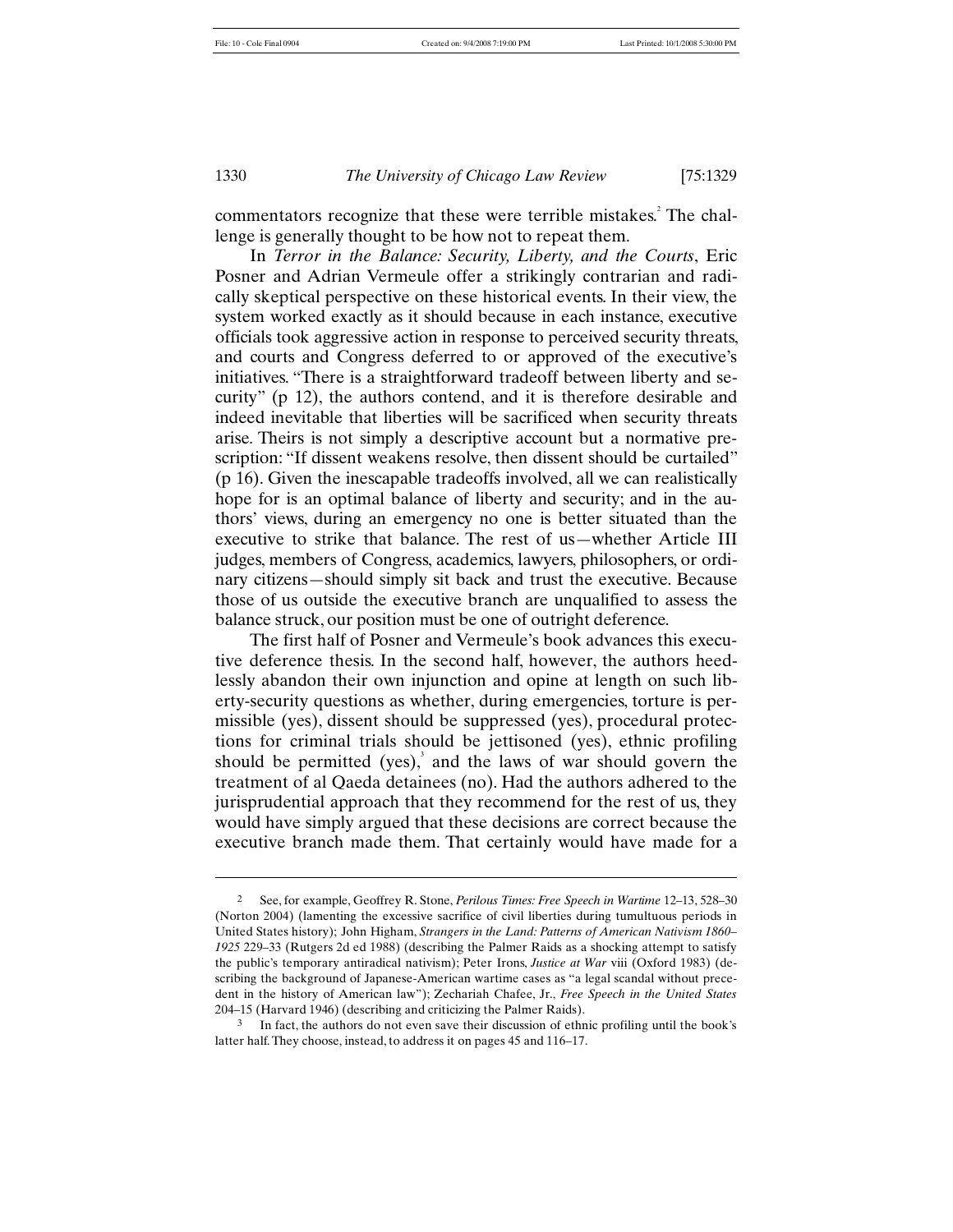2008] *Radical Skepticism, Emergency Power, Constitutional Constraint* 1331

shorter book. But at the same time that the authors disclaim any intention or ability to evaluate the Bush Administration's policies, they make extensive arguments—beyond mere deference to the executive—in defense of each of the Administration's choices. When one concludes the book, one cannot help but wonder whether Posner and Vermeule advocate a deferential approach because, without deference, they would have reached the same conclusions on the merits that the Administration reached. After all, it is easy to defer to those with whom one agrees.

It is no secret that the Bush Administration has pressed aggressively since September 11 for an expansive executive role, and has objected to any checks and balances imposed by the judicial or legislative branches. Others, especially Jack Goldsmith, Ron Suskind, and Bob Woodward, have shed important light on the ideological commitments and political pressures that drove the White House to adopt such positions—even when a more restrained and cooperative approach might have actually served their interests far more effectively.<sup>4</sup> But with the exception of John Yoo and Richard Posner, no one has offered much of an intellectual defense of the vision of executive power that has driven United States policy in the "War on Terror." This book is by far the most serious, sustained, and thoughtful effort to

<sup>4</sup> See, for example, Jack Goldsmith, *The Terror Presidency: Law and Judgment inside the Bush Administration* 71–98 (Norton 2007) (describing how the combination of an ideological commitment to unrestrained executive power and the fear of another terrorist attack led the executive branch to advance legal theories of an unchecked commander-in-chief power); Ron Suskind, *The One Percent Doctrine: Deep inside America's Pursuit of Its Enemies since 9/11* 79–81 (Simon & Schuster 2006) (arguing that the Bush Administration was driven after 9/11 by the sense that even a 1 percent chance of a terrorist attack justified harsh preventive intervention, including the invasion of Iraq); Bob Woodward, *Bush at War* 42 (Simon & Schuster 2002) (discussing John Ashcroft's advice that the government's principal job was to prevent another attack through any means necessary, even if subsequent criminal prosecutions would not be possible).

<sup>5</sup> See John Yoo, *War by Other Means: An Insider's Account of the War on Terror* 119–20 (Atlantic Monthly 2006) (arguing that both the modern realities of the twenty-first century and the intentions of the Framers of the Constitution support unchecked executive power "to manage foreign affairs and address emergencies which, almost by definition, cannot be addressed by existing laws"); John Yoo, *The Powers of War and Peace: The Constitution and Foreign Affairs after 9/11* 143–57 (Chicago 2005) (looking to the Constitution's text, structure, and history to contend that the president has flexible warmaking and foreign affairs powers); Richard A. Posner, *Not a Suicide Pact: The Constitution in a Time of National Emergency* 7 (Oxford 2006) (characterizing constitutional law as a "loose garment" that permits substantial infringements on constitutional rights when the nation's security is at risk). For my critiques of Yoo's and Posner's arguments, see generally David Cole, *What Bush Wants to Hear*, NY Rev of Books 8 (Nov 17, 2005) (reviewing Yoo); David Cole, *The Poverty of Posner's Pragmatism: Balancing Away Liberty after 9/11*, 59 Stan L Rev 1735 (2007) (reviewing Posner).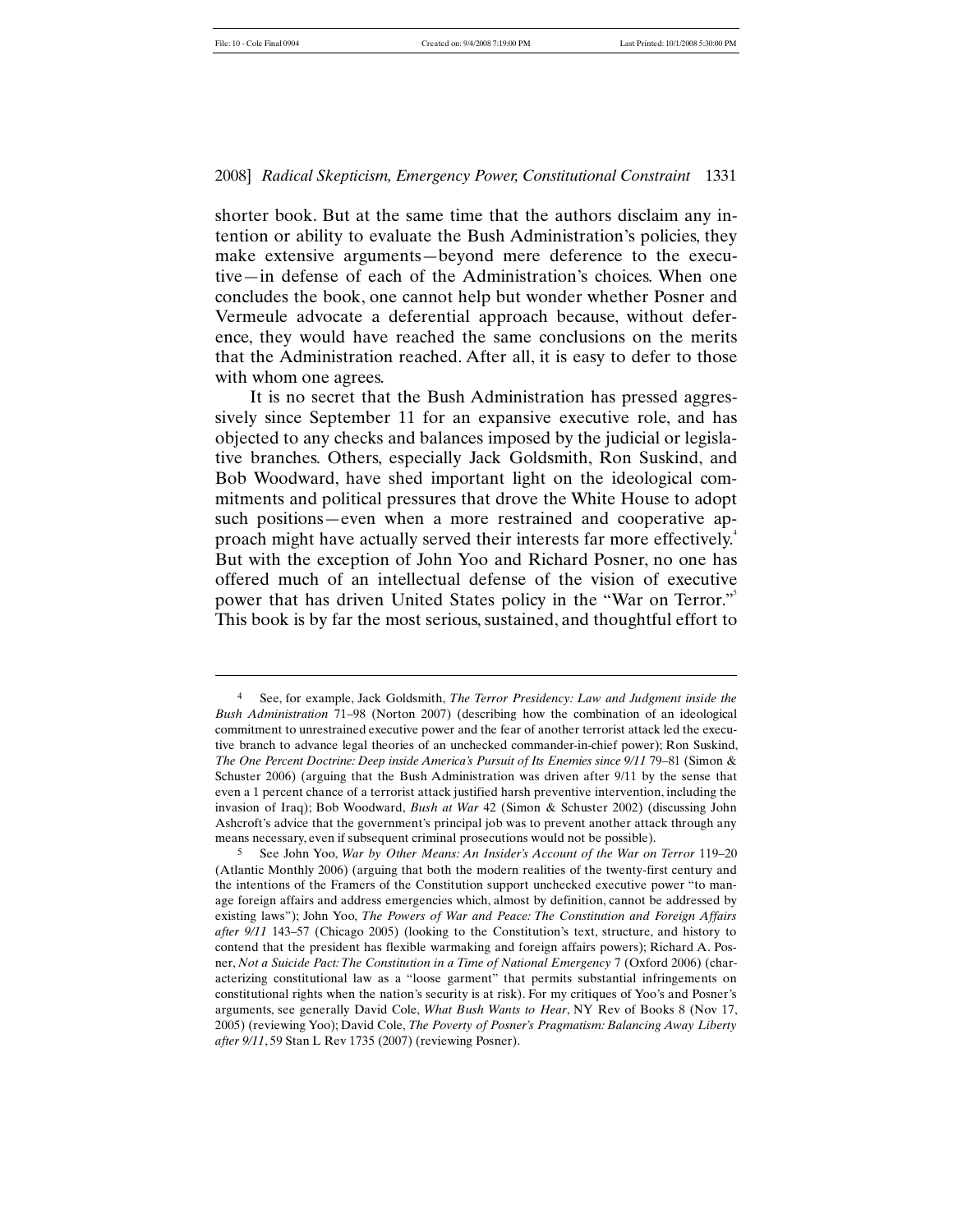1332 *The University of Chicago Law Review* [75:1329

defend the broad executive emergency power that has appeared since September 11, so it deserves careful consideration.

The most troubling aspect of Posner and Vermeule's book is not its internal inconsistency but its baseline skepticism about constitutionalism itself—a skepticism that is at once radical and deeply conventional. The skepticism is radical because it suggests that any effort to precommit a nation to a set of higher values in periods of emergency is futile, as they put it, "whistling in the wind" (pp 56, 129). In their view, there is no reason to precommit to anything other than deference to the executive and survival of the state when it comes to an emergency (p 76). They claim that we cannot know whether emergencies make our collective judgment better or worse, and that even if we could know, there's literally nothing we could do about it (p 85).

At the same time, the authors' skepticism is deeply conventional because it seems to rest, much like their argument for deference, on an all-too-comfortable acceptance of the way things are. Just as it is costless to defer to those with whom one agrees, so is it easy to be skeptical about the possibility of constitutional protections when your own rights are unlikely to be threatened. In every period of crisis in the United States, the victims of official overreaction have been members of disempowered minority groups, especially foreign nationals, and not law professors who defend government prerogative. Posner and Vermeule can afford to be skeptical about rights because their own rights are not likely to be imperiled.

In my view, the Constitution at its best reflects a collective commitment to a set of ideals about fairness, justice, and dignity adopted precisely because we know that we will be tempted, especially in times of stress, to fall short of those ideals. In particular, the Constitution is predicated on an understanding of a shortcoming inherent in democracies and exacerbated by emergencies—the tendency of the majority to avoid hard choices by selectively imposing burdens on minority groups.<sup>6</sup> Democracies are good for many things, but they are not good at distributing costs fairly when there are easy ways to concentrate them on minorities. If the Constitution is designed to forestall such responses, and if such responses are more likely in emergencies, then it is critical

<sup>6</sup> See Federalist 51 (Madison), in *The Federalist* 347, 352 (Wesleyan 1961) (Jacob E. Cooke, ed) ("In a society under the forms of which the stronger faction can readily unite and oppress the weaker, anarchy may as truly be said to reign, as in a state of nature where the weaker individual is not secured against the violence of the stronger.").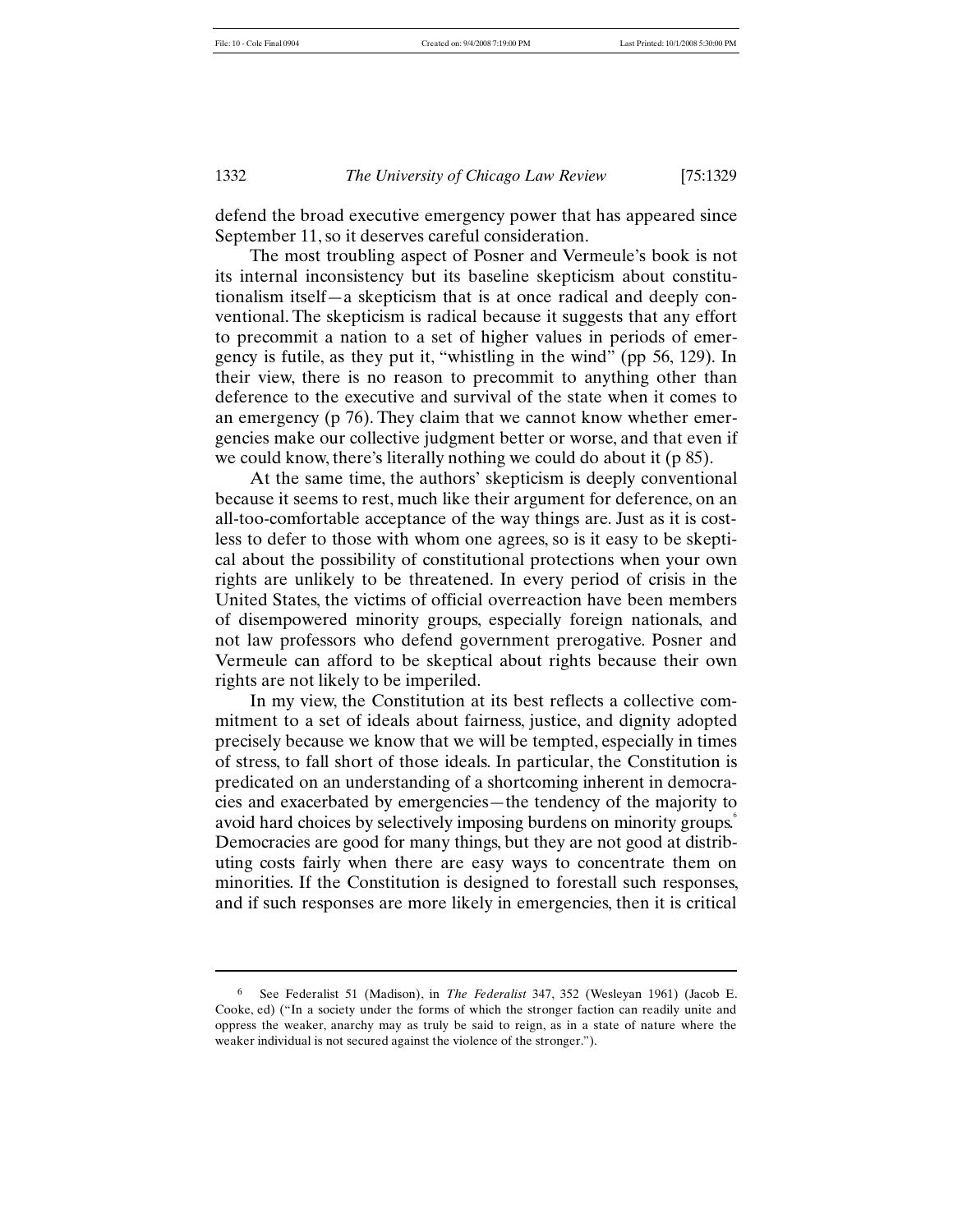that the judiciary, the least democratic branch, maintain an active role in enforcing our constitutional commitments during emergency periods.

Posner and Vermeule's principal aim is to challenge this "civil libertarian" perspective and, in particular, its emphasis on maintaining constitutional constraints on the executive in times of emergency (p 5). In the authors' view, there is no reason to believe that the executive will overreach in times of emergency (pp 53–57); no reason to believe that the burdens the executive imposes on liberty in emergencies will be selectively targeted at minority groups any more than during ordinary times (pp 110–15); and no reason to believe that infringements on liberty adopted in times of emergency will persist when the emergency draws to a close (pp 134–42). They acknowledge that the executive will sometimes make mistakes in balancing liberty and security (pp 29–31) but insist that there is no reason that the other branches would make better choices. Indeed, they contend, judicial and legislative interference with executive initiative during emergencies can only make matters worse (pp 45, 47).

To some extent, Posner and Vermeule's argument rests on a straw man. I am aware of no civil libertarian, and the authors cite none, who insists that the constitutional balance should remain unchanged during emergencies. Few constitutional rights are absolute, and civil libertarians widely accept that as the government's interests grow more compelling, it has broader leeway to infringe on liberties. Examples of this are legion in established constitutional jurisprudence. The Fourth Amendment protects privacy; but where police develop objective grounds to believe that an individual has committed a crime, they can intrude on his privacy and liberty through searches and seizures that would not be justified in the absence of such grounds for concern. Similarly, a stop-and-frisk to confirm or dispel suspicion that an individual may be a suicide bomber may be reasonable where a stop-andfrisk to confirm or dispel suspicion that an individual is carrying drugs might be barred.<sup>8</sup> When a government interest becomes sufficiently compelling, it can justify even discrimination based on race or sex, or penalties for speech. But these are the results of a direct application

<sup>7</sup> See Federalist 78 (Hamilton), in *The Federalist* 521, 528 (cited in note 6) (declaring an independent judiciary "an essential safeguard against . . . the injury of the private rights of particular classes of citizens, by unjust and partial laws").

<sup>8</sup> See *Florida v J.L.*, 529 US 266, 272–74 (2000).

<sup>9</sup> See, for example, *Grutter v Bollinger*, 539 US 306, 343 (2003) (upholding affirmative action in law school admissions as a narrowly tailored means of furthering the compelling interest of diversity). Much of First Amendment jurisprudence can be understood as an attempt to identify, as a categorical matter, where government interests are sufficiently compelling to warrant sup-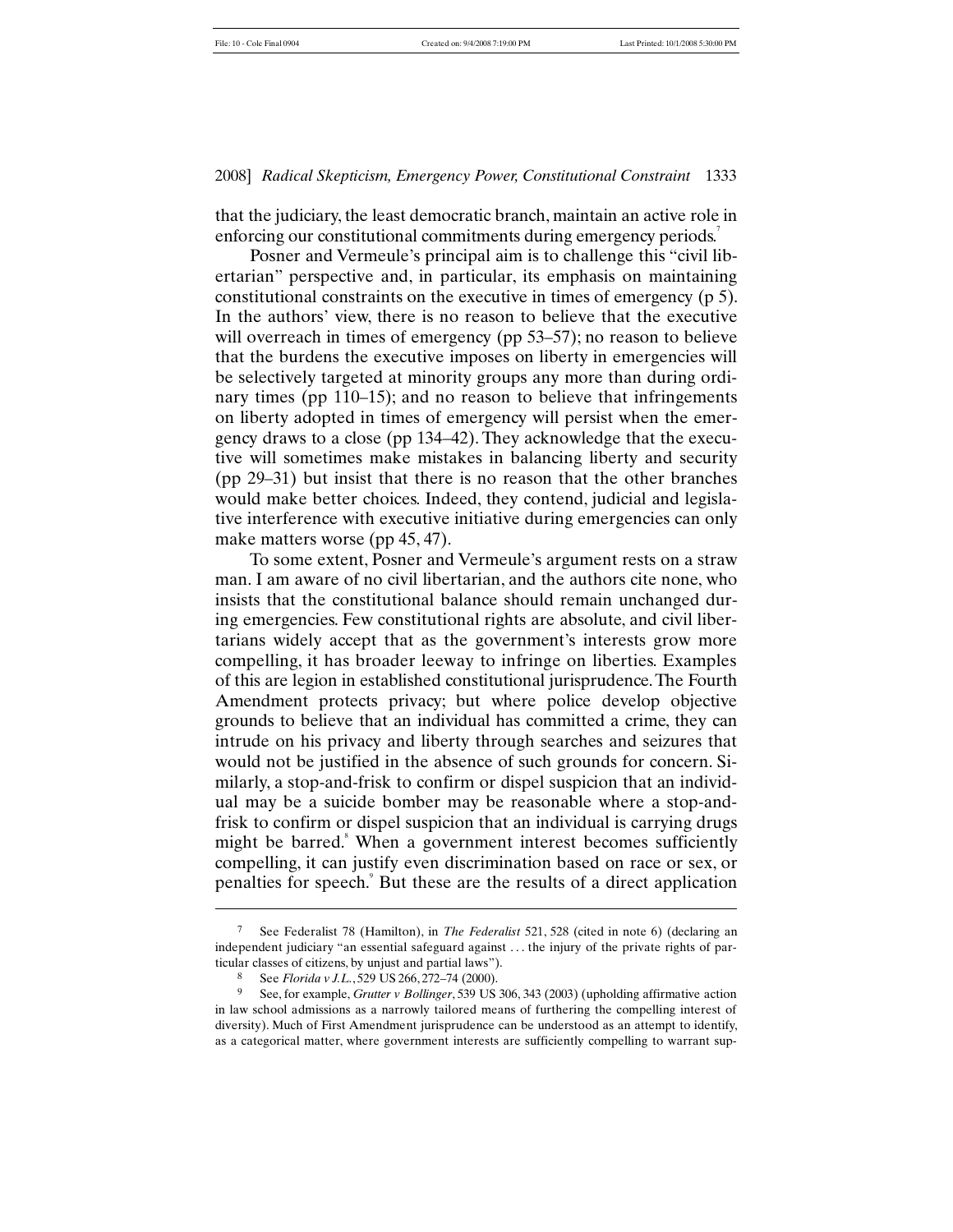1

1334 *The University of Chicago Law Review* [75:1329

of constitutional doctrine, not the adoption of some general stance of deference by which the executive's actions are shielded from searching judicial review. Where fundamental rights are at stake the government should be put to the test of demonstrating the compelling nature of its interest and the narrow tailoring of its initiatives; courts ought not simply defer because the executive action arose in a time of emergency.

Posner and Vermeule's principal critiques of the civil libertarian approach—that there is no reason to fear executive overreaching and targeting of minorities during emergencies and no reason to worry that emergency measures will outlast the emergency—are ultimately unpersuasive, not so much because they misstate civil libertarianism but because they are blind to history, the social psychology of fear, and the extraordinary pressures to safeguard security at all costs that executives inevitably experience during emergency periods.

I will argue that Posner and Vermeule's argument for deference to the executive is misguided for three reasons. First, their assumption that there is a necessary and "straightforward tradeoff between liberty and security" (p 12) is far too simplistic. Executives often sacrifice liberty without achieving an increase in security. Security may be advanced in a variety of ways without infringing on liberty. And even where there are tradeoffs between liberty and security, there are many complicating factors in the "balance" that make it anything but "straightforward." Thus, there is no reason to assume that sacrificing liberty is necessary to further security or that such sacrifices are warranted simply because the executive chooses to make them.

Second, Posner and Vermeule's account of the political dynamics of emergency periods fails to take into account significant factors that predictably contribute to overreaching by the executive, infringement of human rights, selective targeting of disempowered minority groups, and institutionalization of authorities that last well beyond the emergency itself. Once these factors are properly considered, there are strong reasons not to defer to executive power, especially in emergencies.

Third, the authors' argument that the executive is best situated to balance liberty and security in emergencies fails to consider the full

pression or regulation of speech. See John Hart Ely, *Flag Desecration: A Case Study in the Roles of Categorization and Balancing in First Amendment Analysis*, 88 Harv L Rev 1482, 1484 (1975) (observing that such attempts include a "'less restrictive alternative' analysis [that] is common in constitutional law generally and in first amendment cases in particular"). With the idiosyncratic exception of Justice Black, few if any commentators or jurists have taken literally the First Amendment's mandate that "Congress shall make no law . . . abridging the freedom of speech" and instead have insisted that the government identify a compelling justification and narrowly tailored means where it seeks to regulate speech.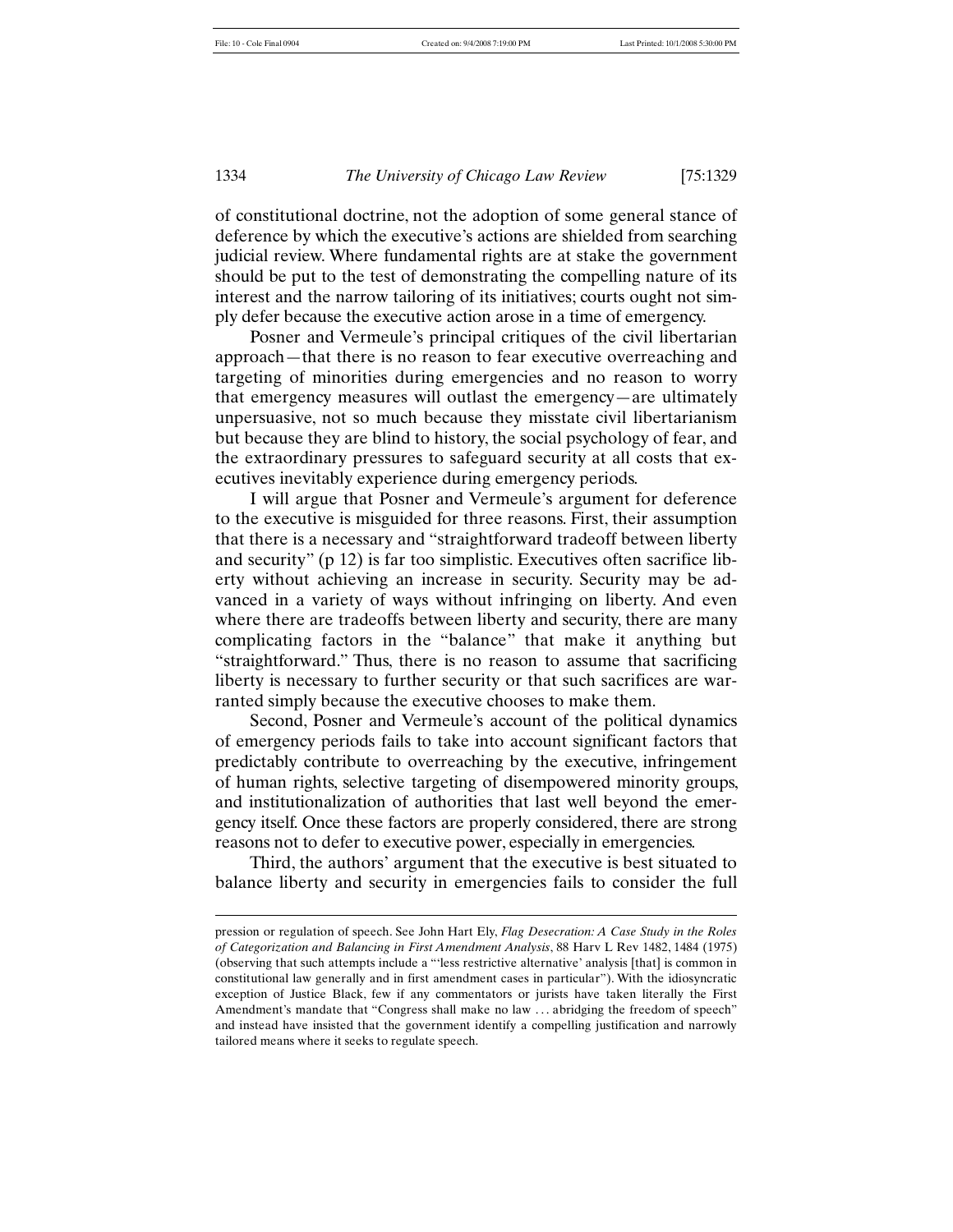2008] *Radical Skepticism, Emergency Power, Constitutional Constraint* 1335

range of qualities that one might want in an agency tasked to strike such a balance. The authors correctly note that the executive has advantages in terms of speed, experience, flexibility, and access to secret information. But while these attributes are certainly important from a security standpoint, they are not necessarily sufficient to *balance* liberty against security. Precisely because we rely so heavily on the executive to maintain our security, we should be skeptical of its ability to give sufficient weight to the liberty side of the balance. Just as Fourth Amendment doctrine insists on warrants issued by magistrates because we do not trust the police, whose primary responsibility is law enforcement, to balance privacy interests fairly, so we cannot trust the executive to balance liberty and security fairly on its own. This is especially true in an emergency when the executive is under intense pressure to deliver security. As in the Fourth Amendment setting, judicial review plays an essential role in achieving an appropriate balance; deference to the executive undermines that role.

## I. THE TRADEOFF THESIS

What if we sacrificed liberty and got little or no added security in return? Posner and Vermeule's analysis rests on the claim that "[t]here is a straightforward tradeoff between liberty and security" (p 12). But this is far from self-evident. There is in fact no necessary relationship between the two values. One can increase security in many ways without sacrificing liberty at all. After consulting with most of the country's leading counterterrorism experts, the 9/11 Commission, for example, suggested forty-one measures designed to increase security and help forestall another terrorist attack, such as safeguarding nuclear stockpiles in the former Soviet Union, increased monitoring of cargo coming into the nation's ports, better coordination among intelligence agencies, a greater emphasis on public diplomacy, encouraging and supporting moderate Muslims around the world, and a variety of foreign policy initiatives designed to reduce the tensions that produce terrorism in the first place.<sup>"</sup> These measures would increase security at little or no cost to civil liberties.

At the same time, one can sacrifice liberty without gaining much in the way of additional security. By the government's own admission, it subjected more than five thousand foreign nationals in the United States to preventive detention in antiterrorism initiatives during the

<sup>10</sup> See National Commission on Terrorist Attacks upon the United States, *The 9/11 Commission Report* 362–64, 367–81, 390–92, 399–428 (Norton 2004).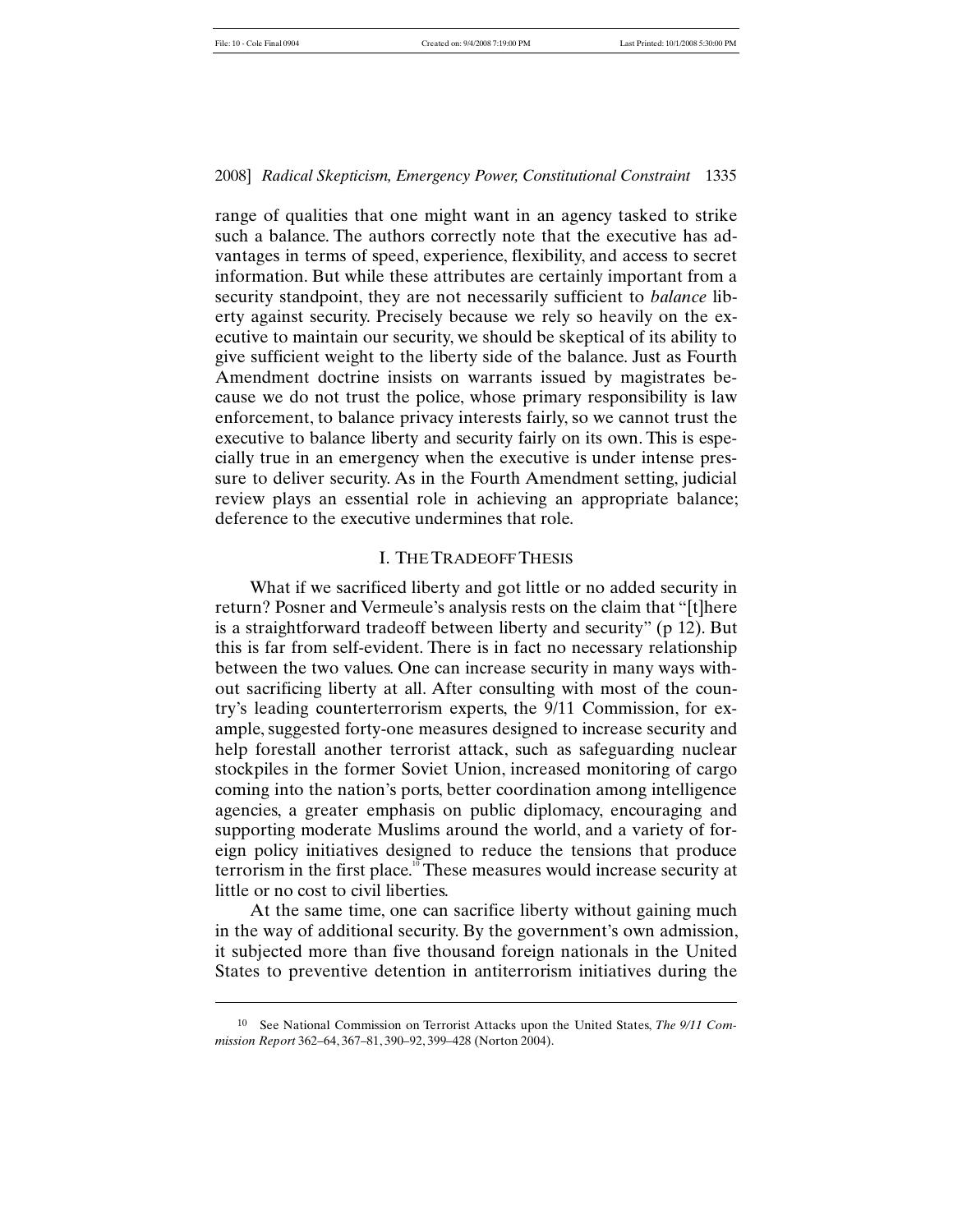1336 *The University of Chicago Law Review* [75:1329

two years following  $9/11$ .<sup>11</sup> Yet not one has been convicted of any terrorist crime pertaining to those attacks.<sup>12</sup> Locking up five thousand individuals represents a massive infringement on liberty—yet as far as we know, the initiative has had no discernible security benefits. The Administration also launched a sweeping Special Registration program, requiring foreign nationals from predominantly Arab or Muslim countries to report to immigration offices for fingerprinting, photographing, and interviews on pain of deportation.<sup>13</sup> This nationwide campaign of ethnic profiling ultimately brought more than eighty thousand persons forward—but the Administration has not pointed to a single terrorist identified and convicted as a result.<sup>14</sup>

Sacrifices of liberty can also often have negative effects on security. Thus, when the Administration chose to authorize coercive interrogation and torture as a way of obtaining information from suspects,<sup>15</sup> it compromised its ability to prosecute those individuals—and anyone else their testimony helped us discover—and thereby undermined our long-term security. Similarly, when President Bush authorized the National Security Agency (NSA) to undertake warrantless wiretapping of Americans' phone calls and email communications with persons

<sup>11</sup> See Cole, *Enemy Aliens* at 25–26 (cited in note 1).

<sup>12</sup> See id. See also David Cole and Jules Lobel, *Are We Safer?: A Report Card on the War on Terror*, LA Times M4 (Nov 18, 2007) (detailing the failed results of the war on terror initiatives including the preventive detention of foreign nationals in the United States), citing DOJ, Counterterrorism Section, *Counterterrorism White Paper* 11–67 (June 22, 2006), online at http://trac.syr.edu/tracreports/terrorism/169/include/terrorism.whitepaper.pdf (visited June 8, 2008).

<sup>13</sup> See Department of Homeland Security, Immigration and Customs Enforcement, *Special Registration Archives* (Mar 17, 2006), online at http://www.ice.gov/pi/specialregistration/archive.htm#special (visited June 8, 2008) (listing nationalities called in for Special Registration). With the lone exception of North Koreans, all of the nationalities called in were from predominantly Arab or Muslim countries.

<sup>14</sup> See Hearing on the Reauthorization of the Patriot Act before the House Judiciary Committee 6–7 (June 10, 2005) (testimony of Carlina Tapia Ruano, First Vice President, American Immigration Lawyers Association), online at http://www.aila.org/content/default.aspx? docid=16686 (visited June 8, 2008) (stating that "none of the call-in registrants was charged with a terrorist-related offense").

<sup>15</sup> See generally DOJ, Office of Legal Counsel, Office of the Assistant Attorney General, *Memorandum for Alberto R. Gonzales, Counsel to the President: Re: Standards of Conduct for Interrogation under 18 U.S.C. §§ 2340–2340A* (Aug 1, 2002), online at http://www.washingtonpost.com/ wp-srv/politics/documents/cheney/torture\_memo\_aug2002.pdf (visited June 8, 2008) (providing the principal foundation for such authorization by the executive branch). For one example of this authorization, see Scott Shane, David Johnston, and James Risen, *Secret U.S. Endorsement of Severe Interrogations*, NY Times A1 (Oct 4, 2007) (describing a DOJ opinion that "provided explicit authorization to barrage terror suspects with a combination of painful physical and psychological tactics, including head-slapping, simulated drowning and frigid temperatures").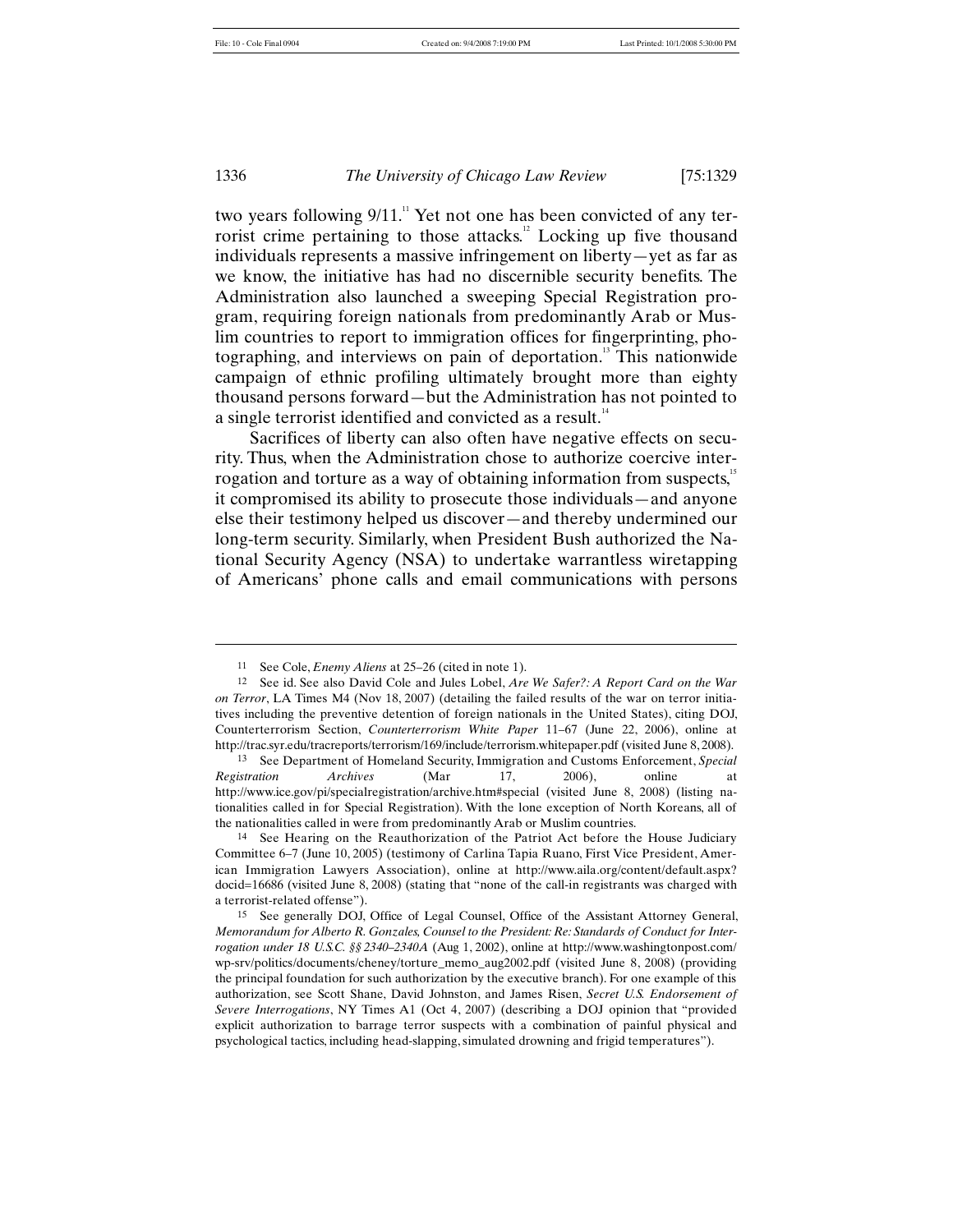2008] *Radical Skepticism, Emergency Power, Constitutional Constraint* 1337

abroad who were thought to be affiliated in some way with al Qaeda, $\frac{1}{6}$ he made it virtually certain that he would not be able to use any evidence obtained through such an illegal program to hold responsible guilty actors so discovered, or even to justify further electronic surveillance. When the Foreign Intelligence Surveillance Court learned of the NSA spying program, it ordered the Administration to ensure that none of the information obtained through the program would be used in any way as a basis for applications for judicially authorized electronic surveillance under the Foreign Intelligence Surveillance Act  $(FISA)$ .<sup>17</sup> The President's decision to bypass the legally sanctioned route for conducting electronic surveillance in effect erected an unnecessary wall between the NSA on the one hand and intelligence and law enforcement agencies using FISA to conduct surveillance on the other. Had the President acted under FISA rather than contrary to it, no such law would have been necessary, and intelligence could have been more effectively coordinated.<sup>18</sup>

At a less obvious but more important level, sacrificing liberty often has negative security consequences by undermining the nation's legitimacy and playing into our enemy's hands. As the recently retired president of the Supreme Court of Israel, Aharon Barak, pointed out, "The rule of law and the liberty of an individual constitute important components in [a democratic state's] understanding of security."  $A$ nation that responds to terrorism within the rule of law, with respect for individual liberties, is more likely to be viewed as legitimate. The state that overreacts and is seen as trampling on the rights of individuals undermines its own legitimacy and consequently breeds both

<sup>16</sup> Dan Eggen, *Bush Authorized Domestic Spying; Post-9/11 Order Bypassed Special Court*, Wash Post A01 (Dec 16, 2005).

<sup>17</sup> See Carol D. Leonnig and Dafna Linzer, *Spy Court Judge Quits in Protest; Jurist Concerned Bush Order Tainted Work of Secret Panel*, Wash Post A01 (Dec 21, 2005) (reporting that the FISA court's presiding judge, after learning about the NSA warrantless wiretapping program, "insisted that the Justice Department certify in writing that [FISA warrants were not being obtained with tainted information from the NSA program]").

<sup>18</sup> Posner and Vermeule might respond that these consequences flow from the perceived illegality of these measures and that if we simply recognized that such measures are lawful in an emergency, these negative consequences would disappear. But the authors do not in fact argue against these legal consequences. Thus, while they advocate the use of torture to prevent imminent threats, they do not advocate the use of such information to convict the perpetrators, a conclusion that is barred by the Fifth Amendment's well-established prohibition on coerced confessions.

<sup>19</sup> *Public Committee against Torture in Israel v Israel*, HCJ 5100/94, ¶ 39 (1999), online at http://elyon1.court.gov.il/files\_eng/94/000/051/a09/94051000.a09.pdf (visited June 8, 2008) (concluding that the Israeli government may not employ physical coercion against suspected terrorists in the course of an interrogation).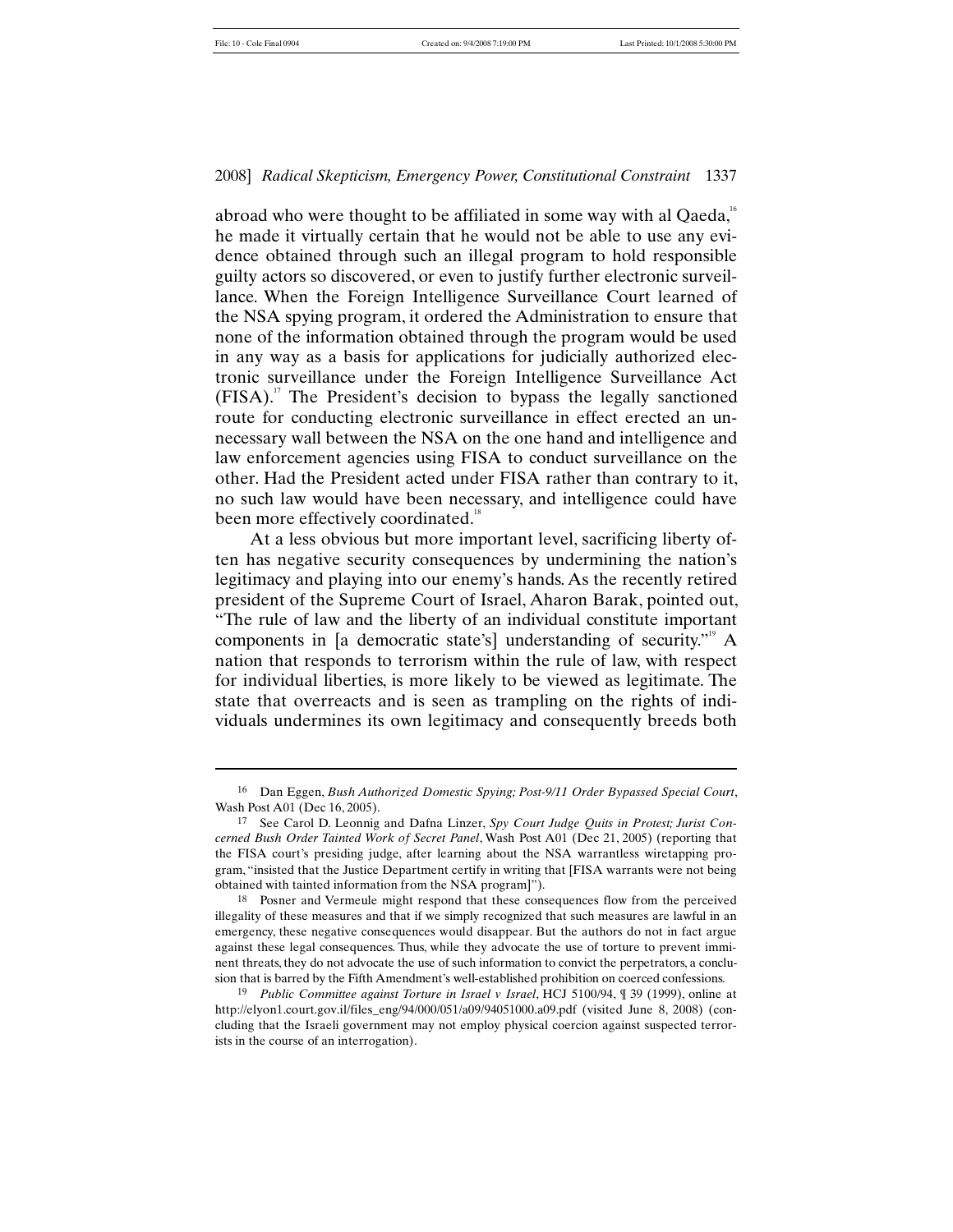1338 *The University of Chicago Law Review* [75:1329

antipathy towards itself and sympathy for its opponent.<sup>20</sup> Posner and Vermeule pronounce skepticism on this point (p 206), but it seems difficult to deny. World opinion polls show a sharp rise in anti-American sentiment since 9/11 and have tied that trend to perceptions that the United States has responded to the threat of terrorism in ways that the world considers illegitimate—refusing to play by the rules that govern everyone else, imposing burdens and obligations on other countries' nationals we would not tolerate being imposed on our own citizens, and ignoring the will of the world in attacking Iraq against the considered views of the UN Security Council and world opinion.<sup>21</sup>

Moreover, this is not simply an insight recognized by Supreme Court justices and pollsters but by the very executive branch officials to whom Posner and Vermeule insist we must defer. The Army's Counterinsurgency Field Manual, drafted under the direction of General David Petraeus, sounds a similar theme in arguing that any effective strategy for defeating an insurgent group requires us to pay careful attention to our legitimacy. The Manual argues that "[t]he primary objective of any [counterinsurgency] operation is to foster development of effective governance by a legitimate government."<sup>22</sup> Legitimacy, it argues, makes it easier to govern effectively, and ultimately rests in large part on adherence to the rule of law:

The presence of the rule of law is a major factor in assuring voluntary acceptance of a government's authority and therefore its legitimacy. A government's respect for preexisting and impersonal legal rules can provide the key to gaining it widespread, enduring societal support. Such government respect for rules—ideally ones

<sup>20</sup> See Louise Richardson, *What Terrorists Want* 98–103, 206–07 (Random House 2006) (arguing that terrorists are motivated by a desire for renown and reaction and that if democratic states are to defeat terrorists, they must seek to avoid overreaction because that overreaction is precisely what the terrorists want to trigger).

<sup>21</sup> See, for example, David Cole and Jules Lobel, *Less Safe, Less Free: Why America Is Losing the War on Terror* 142–43, 152, 157–58 (New Press 2007) (citing and discussing such polls); Jonathan Marcus, *"Listen More" Is World's Message to US*, BBC News (Jan 23, 2007), online at http://news.bbc.co.uk/2/hi/americas/6288933.stm (visited June 8, 2008) (referencing a BBC World Service poll of twenty-five countries showing rising anti-American sentiment and concluding that "America's soft power—its ability to influence people in other countries by the force of example and by the perceived legitimacy of its policies—is weakening"); Pew Global Attitudes Project, *What the World Thinks in 2002* (Dec 4, 2002), online at http://pewglobal.org/reports/ print.php?ReportID=165 (visited June 8, 2008) (interpreting its poll data to show that "[d]espite an initial outpouring of public sympathy for America following the September 11, 2001 terrorist attacks, discontent with the United States has grown around the world over the past two years").

<sup>22</sup> Department of the Army, *The U.S. Army/Marine Corps Counterinsurgency Field Manual*  37 (Chicago 2007).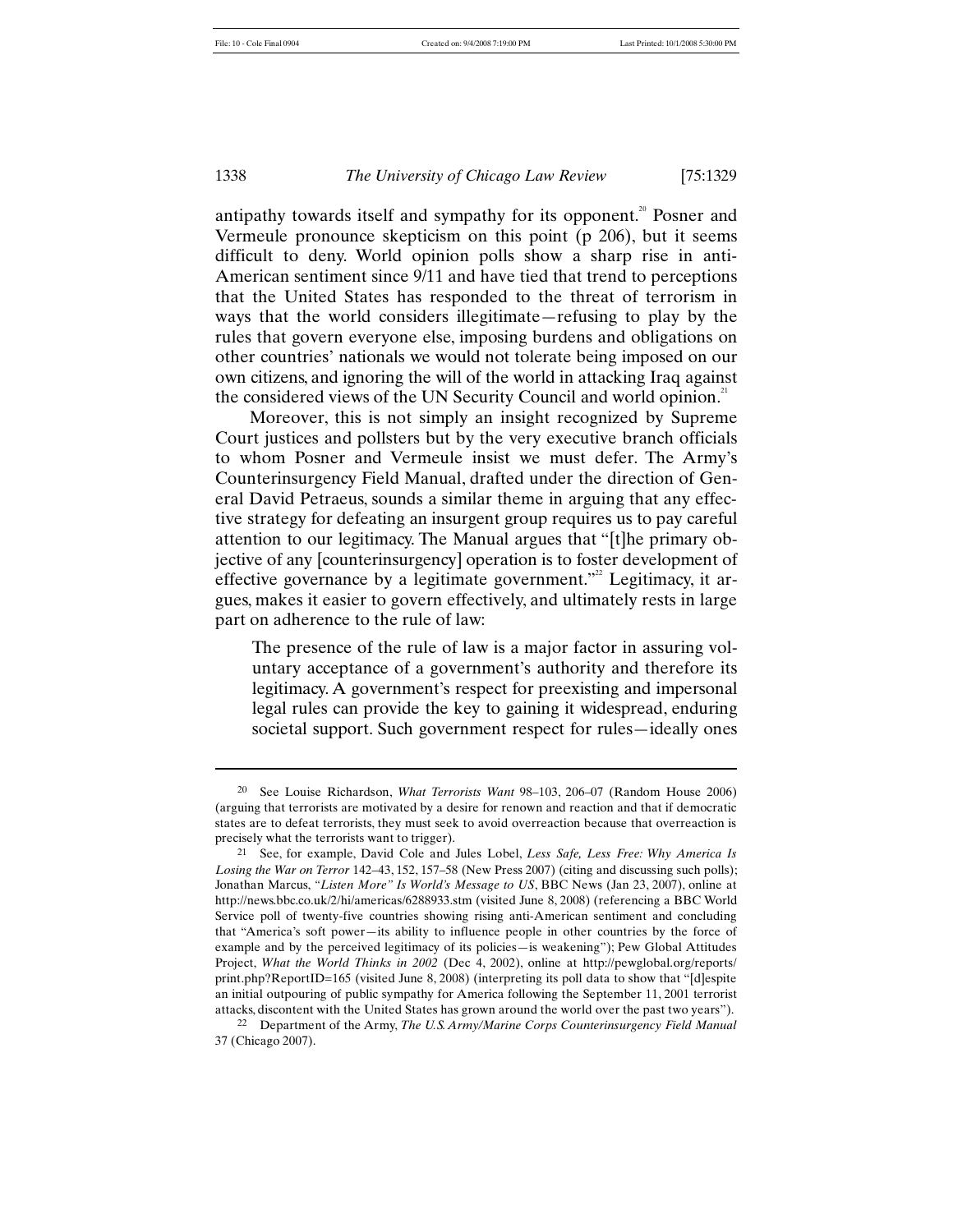recorded in a constitution and in laws adopted through a credible, democratic process—is the essence of the rule of law. As such, it is a powerful potential tool for counterinsurgents.<sup>23</sup>

As Jules Lobel and I have sought to show in detail elsewhere, the Bush Administration's many sacrifices of liberty in the "War on Terror" have often netted little in terms of measurable security gains, while producing substantial negative security consequences.<sup>24</sup> The Administration has pursued ethnic profiling, warrantless wiretapping, torture, prolonged detention without fair hearings, disappearances into secret CIA prisons, and renditions to third countries known for using torture as a means of interrogation.<sup>25</sup> All of these initiatives were adopted in the name of security. But there is little evidence that most of these methods have in fact increased our security in ways that more lawful, liberty-respecting methods would not have and substantial reason to believe that they have made us less safe, for example by limiting our options, alienating potential allies and sources of intelligence, and promoting al Qaeda's cause by handing it better propaganda than it ever could have developed on its own.<sup>26</sup> In other words, the Administration has compromised liberty *and* security at the same time, in part because of its failure to recognize the inextricable relationship between the rule of law and security.

If one treats individual liberties as nothing more than "straightforward" obstacles to security, it is perhaps inevitable and indeed salutary that liberty will be sacrificed to security in times of emergency. But if security gains can be made at little or no cost to liberty, if liberty sacrifices can be made with no gains in security, and if infringements on liberty will often have counterproductive security consequences, the tradeoffs are not as straightforward as the authors suppose, and sacrifices of liberty for security may not be as inevitable or as necessary as they presume.

Posner and Vermeule bracket all of these complications by arguing that to the extent security can be improved without undermining liberty, or that liberty can be maintained or furthered at no cost to security, there is no reason to think that a government will not adopt those initiatives of its own accord (pp 33–34). They posit a rational government that will seek to maximize both liberty and security, and

<sup>23</sup> Id at 39.

<sup>24</sup> See Cole and Lobel, *Less Safe, Less Free* at 95–170 (cited in note 21).

<sup>25</sup> See id at 23–69.

<sup>26</sup> See id at 95–170.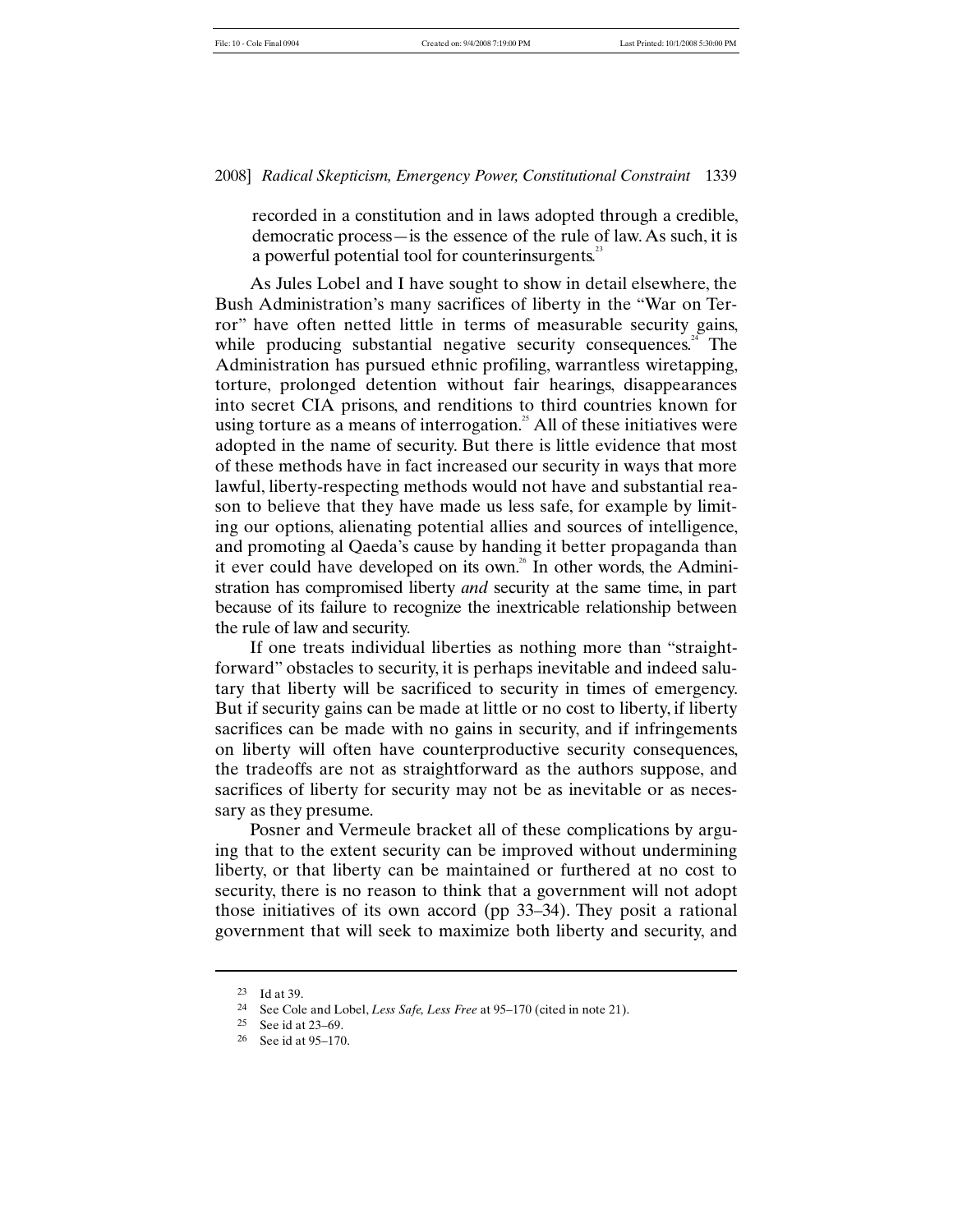1340 *The University of Chicago Law Review* [75:1329

will therefore pursue measures along both axes that do not entail costs along the other axis. But this conclusion does not follow in the real world, for a variety of reasons. First, the costs and benefits of government security initiatives are extremely difficult—and often impossible—to measure. At the time any given initiative is adopted, its costs and benefits must be predicted, and such predictions are necessarily speculative. Moreover, the costs and benefits of particular initiatives are often difficult to assess even in hindsight. It is conceivable, for example, that detaining five thousand foreign nationals who had no connection to terrorism in the first two years after 9/11 deterred some would-be terrorists from entering the United States, even if it failed to identify any actual terrorists here. But no one can know that. Terrorists who don't come don't fill out survey questionnaires explaining why they stayed away.

At the same time, it is also possible—indeed much more likely that detaining so many foreign nationals with nothing to do with terrorism undermined our security by fomenting distrust within Arab and Muslim communities here and abroad, and thereby deterring potential sources from coming forward with useful information, out of fear that the government might misuse the information to lock up people who in fact pose no danger to the community. (Some of those who voluntarily came forward with information immediately after 9/11 found themselves locked up as "material witnesses."<sup>27</sup>) Again, it is difficult to measure that effect—although surely it is easier to assess the Arab and Muslim communities' reaction than it is to assess the reaction of unidentified would-be terrorists.<sup>28</sup> But if these effects cannot be precisely measured, before or after the fact, the "tradeoff" calculus will be difficult or impossible to make, even if there were only straightforward tradeoffs to be made.

Second, the very fact that the effects of security measures are difficult to measure may well prompt the executive in times of crisis to favor dramatic initiatives that look tough over less dramatic but possibly more effective responses. After an event like 9/11, the public wants to be reassured that its government is doing all it can to protect their security. Because of the difficulty of demonstrating that its poli-

<sup>27</sup> For example, Eyad Alrababah was held for six weeks as a material witness after he voluntarily approached the FBI to tell them that he had had casual contacts with several of the hijackers. John Riley, *Held without Charge; Material Witness Law Puts Detainees in Legal Limbo*, Newsday A06 (Sept 18, 2002) (reporting that Alrababah was eventually deported).

<sup>28</sup> Consider Frank Newport, *Gallup Poll of the Islamic World* 4 (Gallup 2002) (describing a Gallup Poll survey of nine Muslim societies, five of which were Arab, and finding substantial anti-American resentment).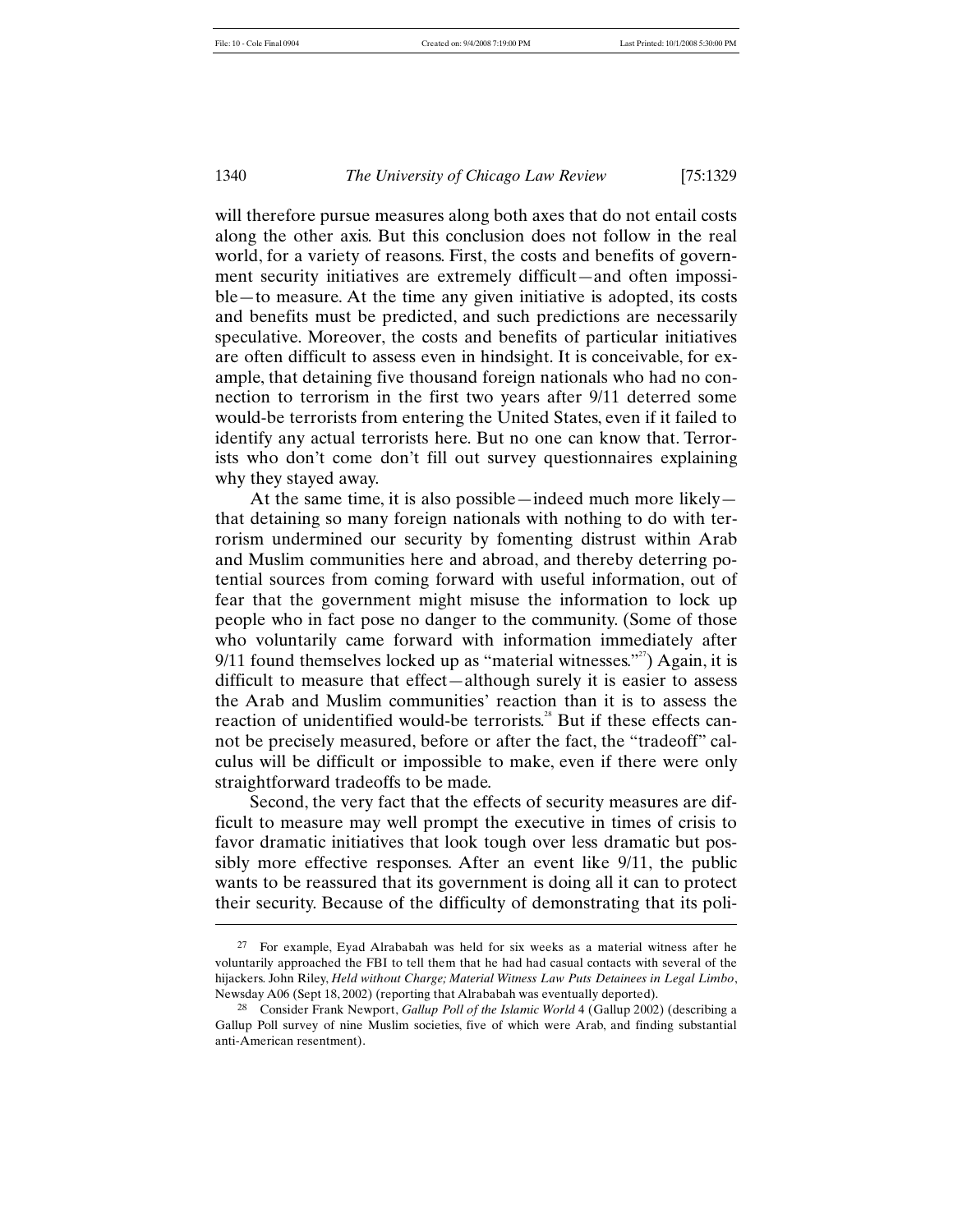2008] *Radical Skepticism, Emergency Power, Constitutional Constraint* 1341

cies are working, the government may be inclined to undertake visible measures that at least create the perception of increased security, even if in fact they do not have that effect. For example, when Attorney General John Ashcroft made public statements in the weeks after 9/11, he would frequently report how many hundreds of suspected terrorists the government had detained. $2^{\circ}$  It turned out that nearly all of those detained in those initial weeks proved to have no connection to terrorism, but the announcements nonetheless made it appear that the government was keeping us secure by rounding up and incapacitating hundreds of would-be terrorists.

Third, assessing costs and benefits is complicated by the temporal tradeoffs between long-term and short-term effects. What may seem in the short term to be in our security interest may prove disastrous in the long term—the Administration's decision to subject al Qaeda leaders to waterboarding offers a ready example.<sup>30</sup> The Constitution is predicated on the idea that democracies and political officials will often be tempted to take actions that appear to offer short-term benefits even if they are contrary to our collective long-term interests. Politicians by institutional design think in the short term. But as a society, we recognize that long-term effects are important to take into consideration. Inscribing commitments in a constitution, enforceable by judges who need not worry about reelection, is an institutional way to encourage consideration of long-term as well as short-term effects. If courts simply defer to the executive in times of crisis—when the pressure to react short-term is probably at its highest—long-term effects will predictably be discounted in the calculus. Elected officials' assessments of what serves our liberty and security interests will be necessarily skewed.

Fourth, there are many more interests at stake in the "balance" than liberty and security. In a world of limited resources, decisions always have multiple opportunity costs. A decision to increase security by safeguarding nuclear stockpiles, hiring more Arabic translators, or improving intelligence analysis may be costless from a civil liberties standpoint but costly from a budgetary standpoint. Money spent on

<sup>29</sup> See, for example, John Ashcroft, *Prepared Remarks for the US Mayors Conference* (Oct 25, 2001) (2001), online at http://www.usdoj.gov/archive//ag/speeches/2001/agcrisisremarks10\_25.htm (visited June 8, 2008) (announcing the arrest or detention of "nearly 1,000 individuals as part of the September 11 terrorism investigation" before acknowledging that "[t]aking suspected terrorists in violation of the law off the streets and keeping them locked up is our clear strategy to prevent terrorism within our borders").

<sup>30</sup> See generally Dan Eggen, *White House Defends CIA's Use of Waterboarding in Interrogations*, Wash Post A03 (Feb 7, 2008).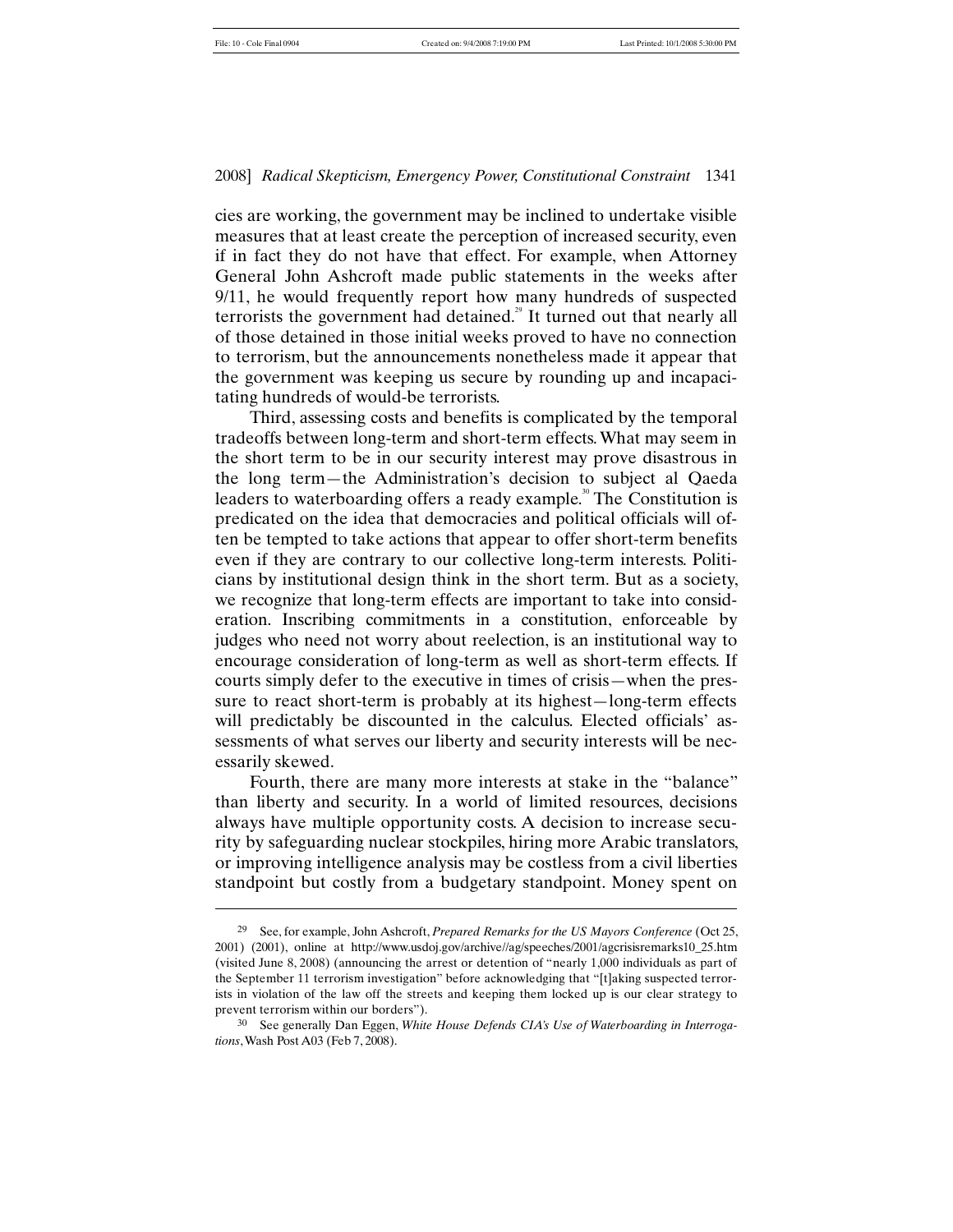1342 *The University of Chicago Law Review* [75:1329

those initiatives is money that cannot be spent on other security (or liberty) measures. It is also money that cannot be spent on education, transportation, social security, or any of the myriad other services that government provides. The Bush Administration's choice to launch a preventive war against Iraq, for example, radically reduced the resources that could be devoted to other security measures—including, most notably, fighting al Qaeda in Afghanistan and Pakistan, but also including any number of domestic security initiatives.<sup>31</sup>

I do not mean to suggest that security and liberty interests are never in tension; they frequently are. Undoubtedly, there are many instances in which rules protecting individual liberty from state authority will entail costs from a security standpoint because individuals may be able to exploit those liberties to engage in socially harmful behavior. Society has long recognized the tension between protecting citizens from criminals and protecting citizens from the state. But the thesis that tradeoffs between liberty and security are "straightforward" is astonishingly reductive, and any analysis that treats such tradeoffs as simple one-for-one exchanges distorts reality beyond recognition. Security policy in fact involves difficult and complex choices among a multitude of competing interests and options necessarily undertaken in varying degrees of uncertainty. To ascribe rationality to this process is to engage in a leap of faith, not an application of pure reason. If liberty and security are not opposites but inextricably related, institutional mechanisms designed to preserve liberty when political pressures drive executive officials to emphasize security at all costs may be critical, not only to preserving liberty but to maintaining security as well. Moreover, as the next Part will suggest, there is good reason to believe that executive decisionmaking in times of emergency is particularly unlikely to strike an appropriate balance.

# II. DECISIONMAKING IN EMERGENCIES

The core of Posner and Vermeule's argument is that we have no reason to believe that executive decisionmaking during emergencies will be any worse than during ordinary times and that even if we did, there is nothing judges or the Constitution can possibly do about it. In particular, they seek to refute three claims that they see as underlying

<sup>31</sup> Joint Economic Committee Majority Staff, *War at Any Price?: The Total Economic Costs of the War beyond the Federal Budget* 2 (Nov 2007), online at http://jec.senate.gov/index.cfm? FuseAction=Files.View&FileStore\_id=e8a3298d-0007-40c8-9293-8bdb74e6d318 (visited June 8, 2008) (showing the total costs to be \$1.3 trillion).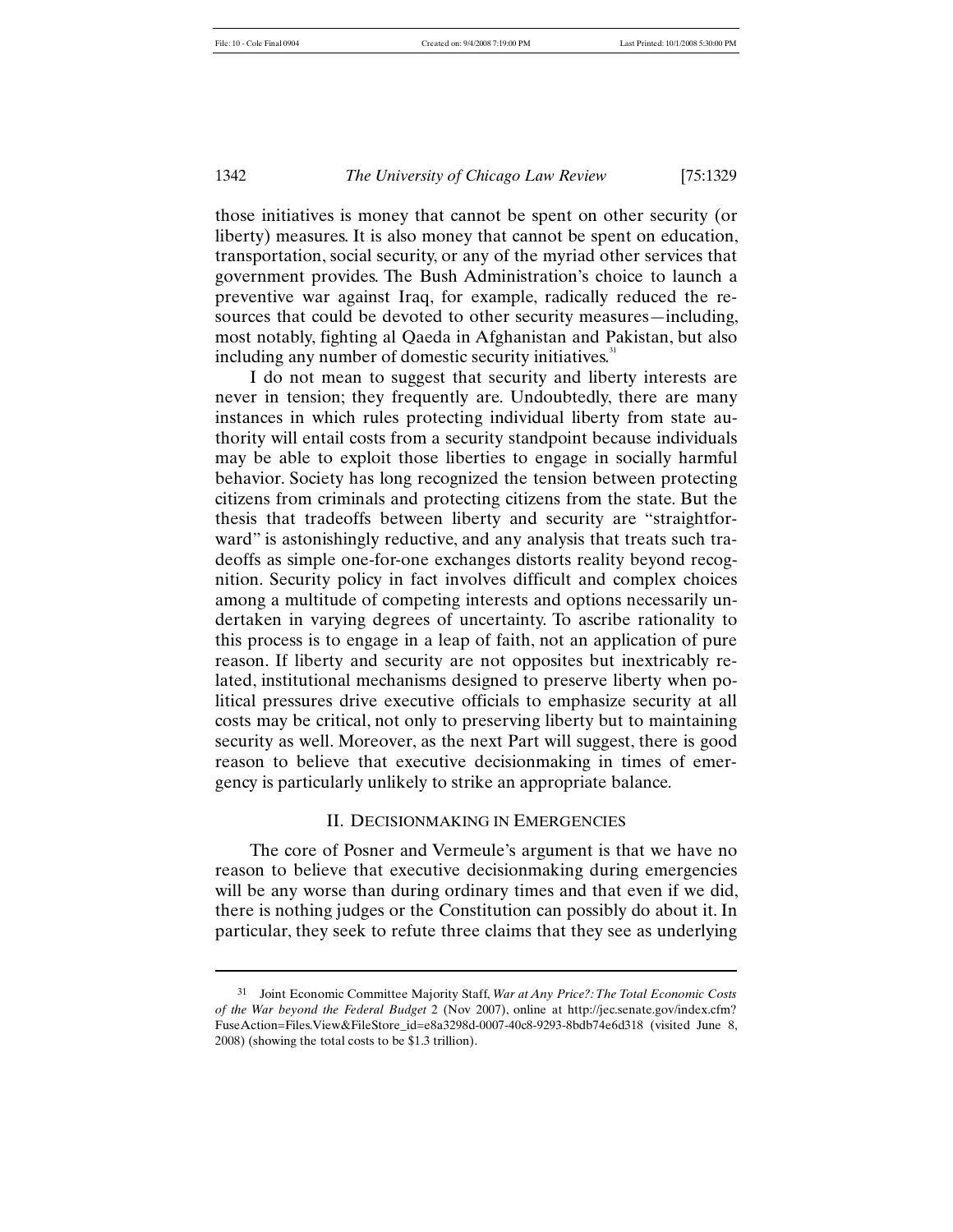civil libertarian arguments that emergencies pose heightened risks to liberty: (1) that fear drives government officials to overreact to perceived threats; (2) that officials seek out ways to impose costs and burdens selectively on minority groups; and (3) that initiatives adopted during emergencies often have negative long-term consequences that outlast the emergency that occasioned them. While the authors raise important questions about each claim, in the end they fail to refute any of these concerns.

# A. The Politics of Fear

 $\overline{a}$ 

Posner and Vermeule first argue, in effect, that we have nothing to fear from fear itself. They seek to refute the civil libertarians' claim that fear produces bad policy, and in particular the claim that fear often produces measures that overvalue security and undervalue liberty. The authors analogize fear to the sort of panic response triggered by stumbling upon a tiger in the jungle and argue that because government decisionmaking in emergencies has a longer time horizon, that sort of panic is not a real threat (pp 64–65). When one comes across a tiger (or a shadow that looks like a tiger), one hardly has time to think. By contrast, emergency measures may be developed over the course of days, weeks, or even years. Even the Patriot  $Act<sub>1</sub><sup>32</sup>$  widely criticized for having been rushed through Congress in the wake of 9/11, took six weeks to become law. Therefore, Posner and Vermeule argue, concerns about panic-driven policies are grossly overstated.

But no one really claims that emergency policies are the result of the kind of adrenaline-charged panic that seeing a tiger in the jungle induces. The concern is rather a more nuanced one about the dynamics and politics of collective fear over a much longer period of time more often measured in years rather than in seconds. As history demonstrates, fear tends to lead the populace to seek reassurance from the authorities, and as a result there is always a risk that authorities will exploit fear to their advantage. One need only recall that President Bush's approval rating, quite unimpressive on September 10, 2001, shot up to over 80 percent almost immediately thereafter.<sup>33</sup> The majority is

<sup>32</sup> Uniting and Strengthening America by Providing Appropriate Tools Required to Intercept and Obstruct Terrorism Act of 2001 ("Patriot Act"), Pub L No 107-56, 115 Stat 272.

<sup>33</sup> See Frank Newport, *Bush Job Approval Was at 51% Immediately before Tuesday's Attacks*, Gallup News Service (Sept 12, 2001), online at http://www.gallup.com/poll/4882/Bush-Job-Approval-51-Immediately-Before-Tuesdays-Attacks.aspx (visited June 8, 2008); *Latest Summary: American Public Opinion and the War on Terrorism*, Gallup News Service (Dec 21, 2001), online at http://www.gallup.com/poll/5113/Latest-Summary-American-Public-Opinion-War-Terrorism.aspx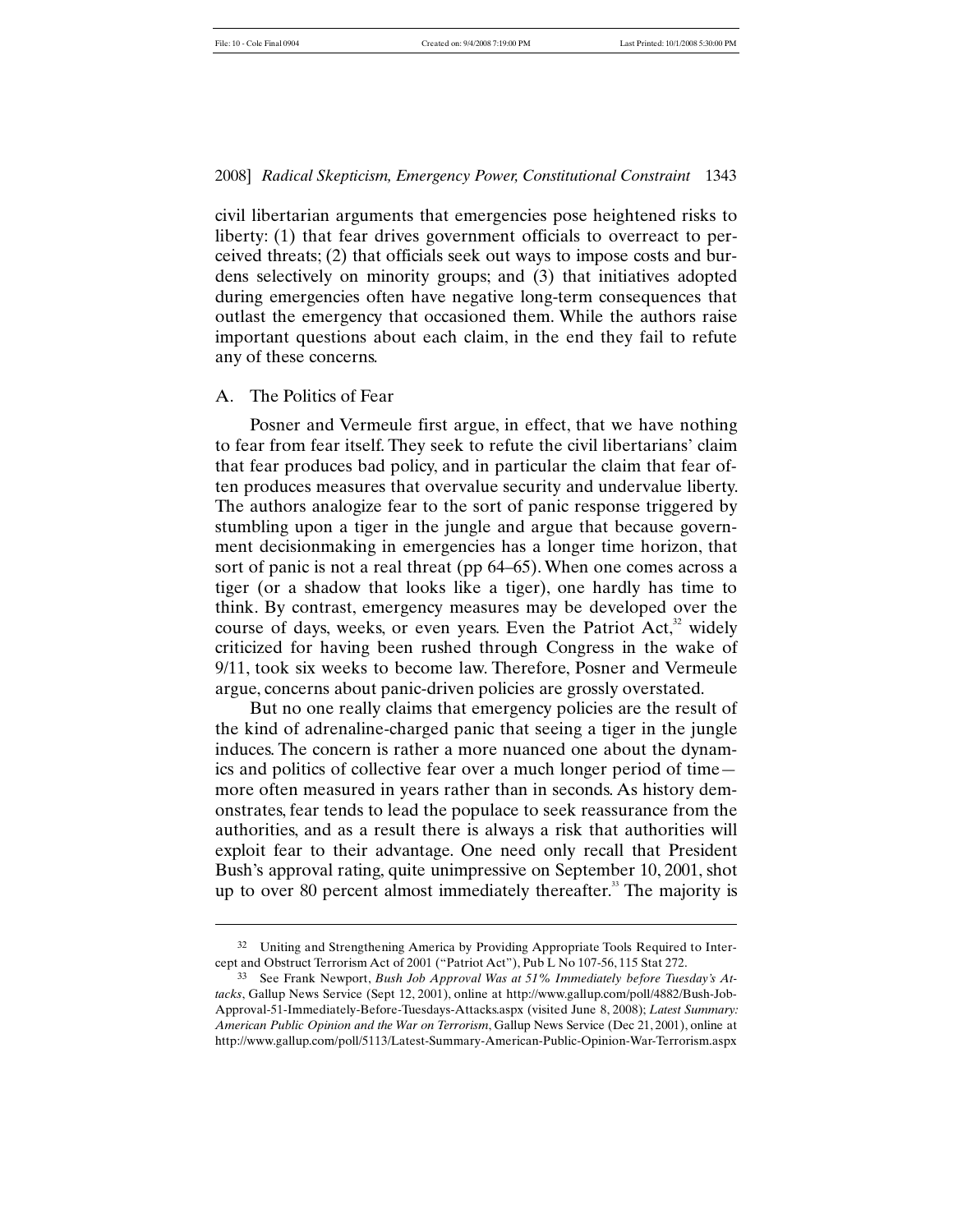1

1344 *The University of Chicago Law Review* [75:1329

willing to tolerate much more concentrated executive power, for example, during wartime than during peacetime. Some of this toleration of concentrated power makes sense, to be sure, but if it is driven by irrational fears, there may be an inclination to vest too much power in the executive's hands during emergencies—and a tendency on the executive's part to stoke the fires of fear to keep his authority unquestioned.

Fear often causes us to make demonstrably irrational decisions even when we have plenty of time to think. Social scientists have found that a variety of influences associated with fear undermine our ability to make rational judgments. One such effect, the "availability heuristic," leads people to overestimate risks associated with vivid, immediate images and to discount more gradual, long-term, or abstract risks. Travelers are willing to pay more for flight insurance that insures only against the risk of terrorist action than for insurance that covers all risks, including but not limited to the risks associated with terrorism.<sup>34</sup> After 9/11, many people chose to drive rather than fly, even though the risks of death by accident while driving are much greater than the risk that one will be the victim of a terrorist attack.<sup>35</sup> After 9/11, people in the United States grossly exaggerated the likelihood that they would personally be victims of another terrorist attack.<sup>36</sup> And after a single incident of the SARS virus appeared in Canada, Canadians considered themselves far more likely to be exposed to SARS than did Americans, even though citizens of the two nations

<sup>(</sup>visited June 8, 2008) ("Bush's approval rating has remained in the high-80% range since mid-September, and the 10 readings of Bush's approval rating since that time are among the highest Gallup has ever recorded.").

<sup>34</sup> Cass R. Sunstein, *Laws of Fear: Beyond the Precautionary Principle* 40 (Cambridge 2005) (postulating that "the word 'terrorism' evokes vivid images of disaster, thus crowding out probability judgments"), citing Eric J. Johnson, et al, *Framing, Probability Distortions, and Insurance Decisions*, 7 J Risk & Uncertainty 35 (1993).

<sup>35</sup> See Jeffrey Rosen, *The Naked Crowd: Reclaiming Security and Freedom in an Anxious Age* 72 (Random House 2004) (noting the misperception that risk is reduced when an individual can "control" the situation). For a calculation of the relative risks, see Michael Sivak and Michael J. Flannagan, *Flying and Driving after the September 11 Attacks*, 91 Am Scientist 6, 8 (2003) (calculating that "driving the length of a typical nonstop segment is approximately 65 times as risky as flying"). For the consequences of ignoring these risks, see Maia Szalavitz, *10 Ways We Get the Odds Wrong*, Psych Today 96, 98 (Jan/Feb 2008) ("After 9/11, 1.4 million people changed their holiday travel plans to avoid flying. The vast majority chose to drive instead. But driving is far more dangerous than flying, and the decision to switch caused roughly 1,000 additional auto fatalities.").

<sup>36</sup> See Rosen, *The Naked Crowd* at 73–74 (cited in note 35) (discussing a study in which participants "saw a 20 percent chance that they would be personally hurt in a terrorist attack within the next year" and noting that these predictions "could have come true only if an attack of similar magnitude [to 9/11] occurred nearly every day for the following year").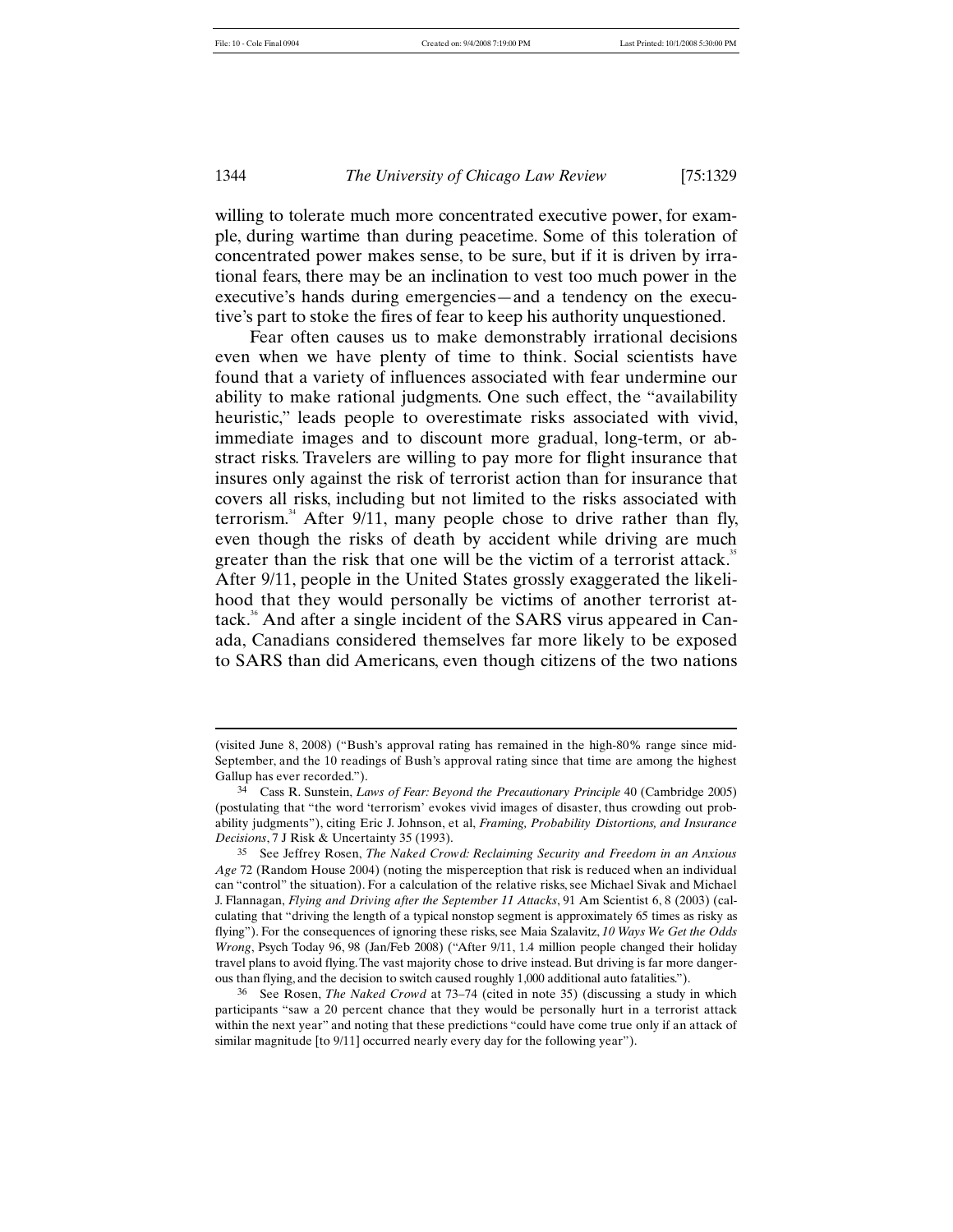in fact faced the same risk.<sup>37</sup> As Cass Sunstein has noted, "worst-case scenarios have a distorting effect on human judgment, often producing excessive fear about unlikely events."<sup>38</sup> In particular, Sunstein has argued that fear of terrorism is likely to be exaggerated because terrorist attacks are so vivid and catastrophic; and as a result, cost-benefit analysis is likely to be of limited utility.<sup>35</sup>

These distorting effects of fear are likely to be exacerbated, not mitigated, by representative democracy. As noted above, government officials who must think about reelection are likely to have a short time horizon, and so will favor short-term responses even where they might not be rational when long-term effects are also considered. In addition, the politician's calculus is affected by majoritarian sentiment. After 9/11, Administration officials in all likelihood knew that they would pay much more dearly as a political matter for failing to stop another terrorist attack than for arresting and detaining even a large number of innocent Arabs and Muslims. A terrorist attack is a highly visible and undeniable fact. The detention of a person who in fact poses no threat to society is a largely invisible error, especially since one can never rule out entirely the possibility that any given individual will commit a terrorist act. Government officials presumably know this, and that may be why the great security crises in our history have prompted such widespread roundups of people who turned out to pose no threat to the country.

Posner and Vermeule caution that fears occasioned by emergencies may have beneficial as well as negative effects; therefore, there is no reason to be skeptical about fear-induced decisionmaking (pp 63–64). Fear focuses the mind and is a great motivator, as many a practitioner of the traditional Socratic method will attest. Many of the reforms in intelligence gathering, border control, and law enforcement prompted by the attacks of 9/11 were much-needed and relatively uncontroversial; but they did not occur until we were spurred to action by fear. But the fact that emergencies may prompt government to take responsible actions that it should have taken before the emergency is not a response to the concern that fear may also prompt overreactions that unnecessarily infringe on constitutional freedoms. No one suggests that the Constitution should be construed to forbid the executive from taking *any* action in an emergency. The civil libertarian claim is simply that

<sup>37</sup> See Neal Feigenson, Daniel Bailis, and William Klein, *Perceptions of Terrorism and Disease Risks: A Cross-national Comparison*, 69 Mo L Rev 991, 994–95 (2004).

<sup>38</sup> Sunstein, *Laws of Fear* at 105 (cited in note 34).

<sup>39</sup> See id at 205.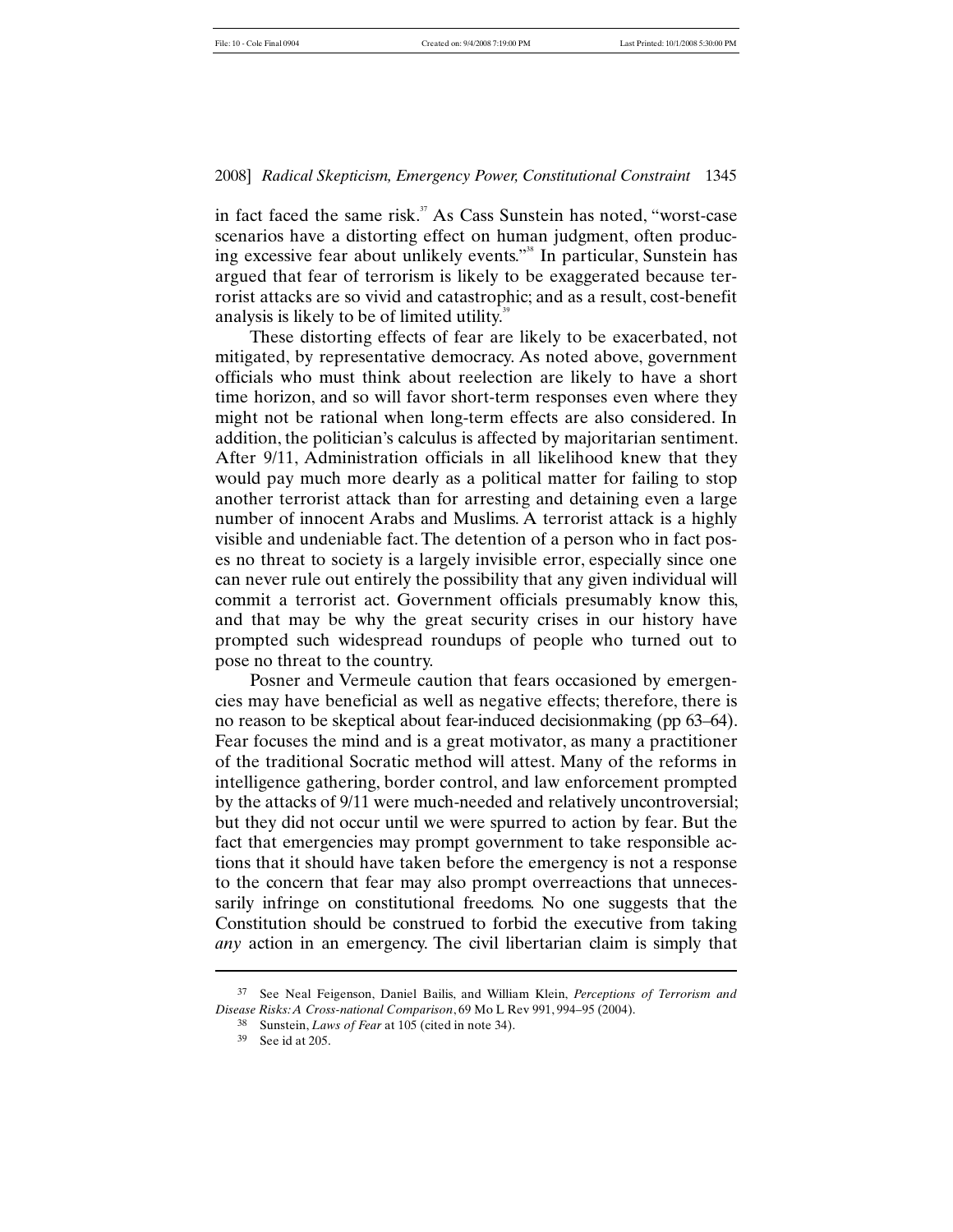1346 *The University of Chicago Law Review* [75:1329

courts should not defer to the executive on issues of constitutional rights and liberties simply because an emergency has arisen. Constitutional scrutiny will not in any way impede Congress or the president from responding to emergency threats, but simply insists that when such initiatives infringe on basic liberties, judicial review is warranted.

Posner and Vermeule also argue that society may be overtaken by libertarian panics as well as by security panics (pp 66–67, 77–82). A vivid example of an abuse of liberties may lead people to overestimate the risk that they will suffer such abuses themselves and may cause them to push for reforms that impose overly restrictive rules on law enforcement and intelligence officials (p 67). This is certainly possible, but it seems almost frivolous to suggest that the fear occasioned by a terrorist incident like 9/11 could be approximated in any degree by an account of a civil liberties abuse. This is in part because those in the majority are much more likely to fear the threat of a terrorist attack than to fear government abuse. The apparently random and unpredictable nature of terrorist attacks means that everyone will share the fear that they, or someone they love, will be affected. Civil liberties abuses, by contrast, tend to target the most vulnerable groups, allowing many in the majority to discount the likelihood that they, or anyone they know, will be victimized. In June 2003, for example, the Justice Department's own inspector general reported that in the wake of the terrorist attacks there had been extensive and shocking civil liberties abuses of foreign nationals detained on immigration charges and labeled "of high interest" to the 9/11 investigation.<sup>40</sup> Yet the report occasioned no "libertarian panic," presumably because those whose rights had been abused were foreign nationals subjected to immigration authority, so Americans did not feel their rights directly threatened.

The authors' examples of "libertarian panics" are peculiar. They cite two such examples: the American Revolution and concerns about abuse of the Patriot Act (pp 78–80). As to the Revolution, the authors cite no evidence that in fact the British were not abusing the colonists' rights and fail even to acknowledge the fundamental objection of the colonists—the denial of the preeminent civil right to selfdetermination, a cause that has inspired countless revolutions and uprisings throughout history. To dismiss the colonies' struggle for self-

<sup>40</sup> See Office of the Inspector General, *The September 11 Detainees: A Review of the Treatment of Aliens Held on Immigration Charges in Connection with the Investigation of the September 11 Attacks* (June 2003), online at http://www.usdoj.gov/oig/special/0306/chapter7.htm (visited June 8, 2008).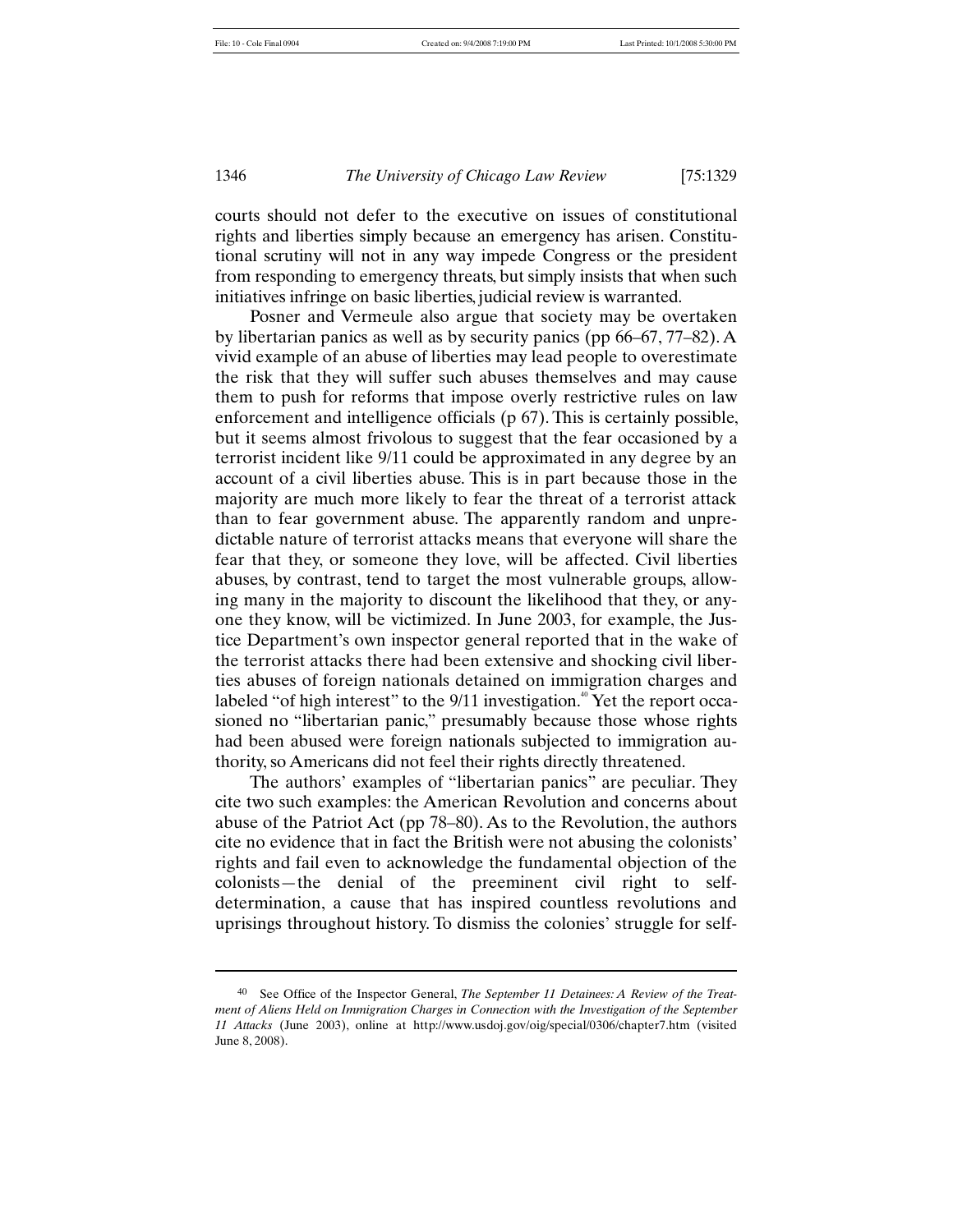2008] *Radical Skepticism, Emergency Power, Constitutional Constraint* 1347

determination as a "libertarian panic" is to reject the central premise of the Declaration of Independence.<sup>4</sup>

As for the Patriot Act, Posner and Vermeule do not make a case that its critics were beset by a libertarian panic but simply have a different normative assessment of their criticisms of the Act (p 79). And even if one granted the authors' claim that critics overreacted, they cite no evidence of any *official* overreaction in the direction of too much liberty as a result of the criticisms and complaints that they deem overheated. On the contrary, when the few provisions of the Patriot Act that had been subject to a sunset came up for renewal, they were all renewed or made permanent, with only minor modifications.<sup>42</sup> The fact that Posner and Vermeule disagree with the critiques that many have made of the Patriot Act powers hardly establishes the existence of a libertarian panic, much less one that comes anywhere close to the kinds of security panics we have witnessed throughout our history.

Moreover, even if libertarian panics were just as common as security panics (p 82)—a highly dubious proposition—that would have no bearing on whether courts should exercise constitutional scrutiny of rights-infringing executive initiatives during emergencies. The fact that government officials may overreact, presumably in times of calm, to exaggerated fears about restrictions on liberty does not mean that they do not also overreact, in times of crisis, to exaggerated fears about the need for security. And there is certainly no reason to believe that such panics serendipitously balance each other out. Therefore, even accepting the possibility of libertarian panics, there is still a crucial role for courts to play in safeguarding liberties in times of emergency, when security panics are most likely to occur.

#### B. Democratic Failure—The Course of Least Resistance

When terrorists exploded eight bombs in eight different cities on the same day in 1919, the federal government understandably took the threat very seriously. Under the leadership of a young Justice Department lawyer named J. Edgar Hoover, federal authorities launched

<sup>41</sup> United States Declaration of Independence (1776) ("[I]t is the Right of the People to alter or to abolish [a destructive Government], and to institute new Government, laying its foundation on such principles and organizing its powers in such form, as to them shall seem most likely to effect their Safety and Happiness.").

<sup>42</sup> See USA PATRIOT Improvement and Reauthorization Act of 2005, Pub L No 109-177, 120 Stat 192 (2006); USA PATRIOT Act Additional Reauthorizing Amendments Act of 2006, Pub L No 109-178, 120 Stat 278. See also Brian T. Yeh and Charles Doyle, *USA PATRIOT Improvement and Reauthorization Act of 2005: A Legal Analysis* (Congressional Research Service Dec 21, 2006), online at http://fas.org/sgp/crs/intel/RL33332.pdf (visited June 8, 2008).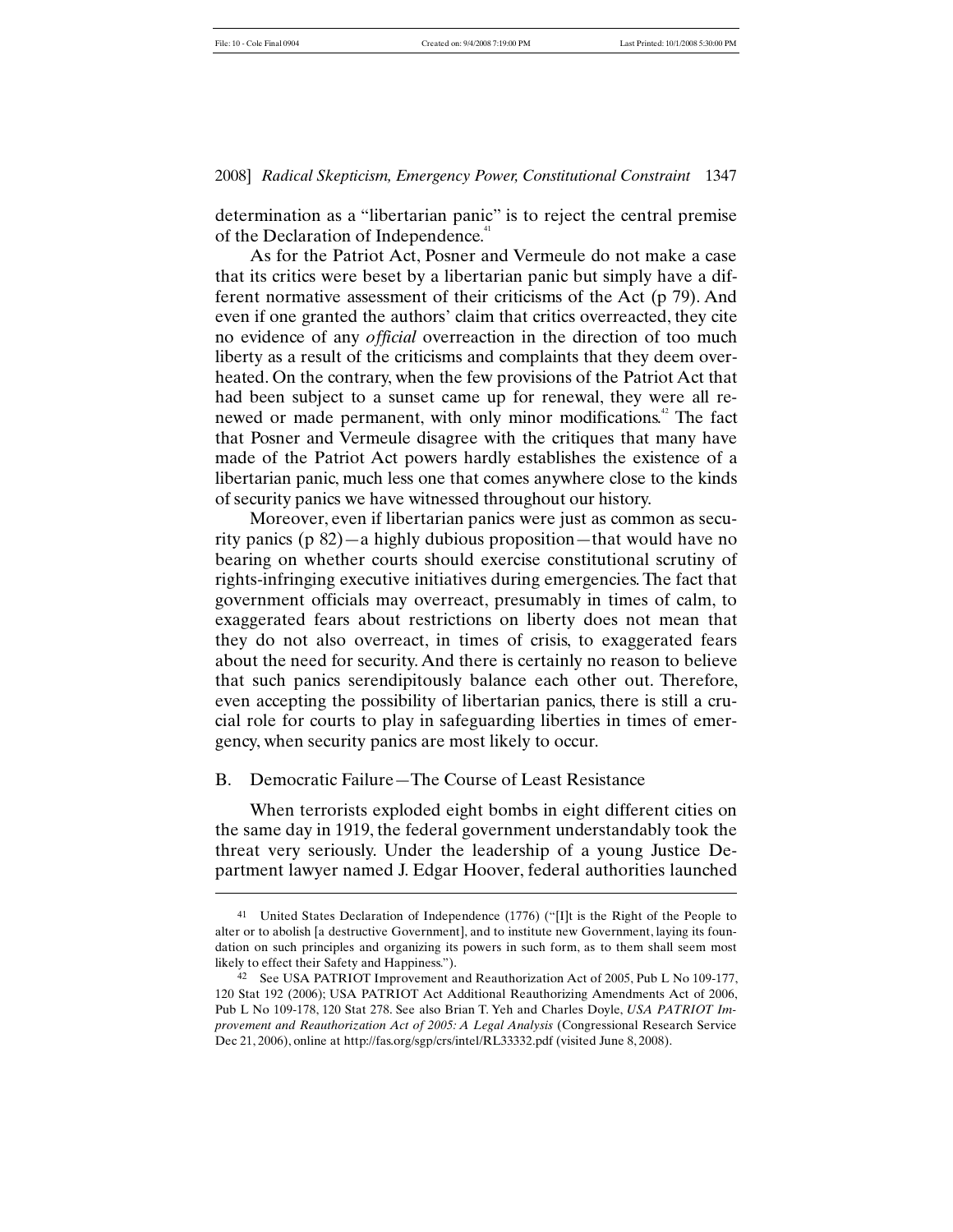1348 *The University of Chicago Law Review* [75:1329

a plan to sweep up thousands of foreign nationals in coordinated raids across the country. There was only one problem—not one was charged with involvement in the bombings. Instead, the government used guilt by association and technical immigration violations to round up suspected Communists and deport them. As Louis Post, Assistant Secretary of Labor at the time, later wrote of the federal government's response, "[T]he delirium [caused by the bombings] turned in the direction of a deportations crusade with the spontaneity of water flowing along the course of least resistance."<sup>43</sup> The federal government rounded up foreign nationals because it could round them up on charges that would not have been sustainable against citizens.<sup>44</sup> (In fact, Congress had refused several efforts by the executive to enact similar guilt by association provisions in the criminal law, which would then have applied to citizens.<sup>45</sup>)

As Louis Post's remark suggests, democracies are not especially well suited to protecting the rights of minorities. A winner-take-all majoritarian system by design disadvantages the minority. Democracies do even worse at protecting the rights of foreign nationals, who lack a vote. One of the core purposes of the Constitution (and of international human rights treaties) is to offset this feature of democracies by identifying individual rights that ought not be captive of ordinary domestic politics—both because these rights are seen as too important to leave to majoritarian processes and because they are especially likely to be the targets of majorities. Thus, the Constitution and most international human rights treaties require equal treatment, prohibit discrimination on suspect criteria, and protect the rights of dissenters, religious and political minorities, and persons accused of committing crime.<sup>46</sup> As John Hart Ely famously argued, in the domestic American context these rights can be understood as reinforcing representative democracy. Precisely because they are designed to counter democratic failures, they justify countermajoritarian judicial intervention.<sup>47</sup>

<sup>43</sup> Louis F. Post, *The Deportations Delirium of Nineteen-Twenty: A Personal Narrative of an Historic Official Experience* 307 (Kerr 1923) (describing the effects of "a war frenzy" in "breed[ing] popular hysteria").

<sup>44</sup> See id at 310 (describing proscriptions on alien, but not citizen, membership in certain groups).

<sup>45</sup> See Cole, *Enemy Aliens* at 126 (cited in note 1).

<sup>46</sup> See US Const Amend I, V–VI, VIII, XIV–XV, XIX. For an example of an international human rights treaty with these same requirements, see International Covenant on Civil and Political Rights, 999 UNTS 171, 173–79 (Dec 19, 1966, entered into force Mar 23, 1976).

<sup>47</sup> See John Hart Ely, *Democracy and Distrust: A Theory of Judicial Review* 135–83 (Harvard 1980).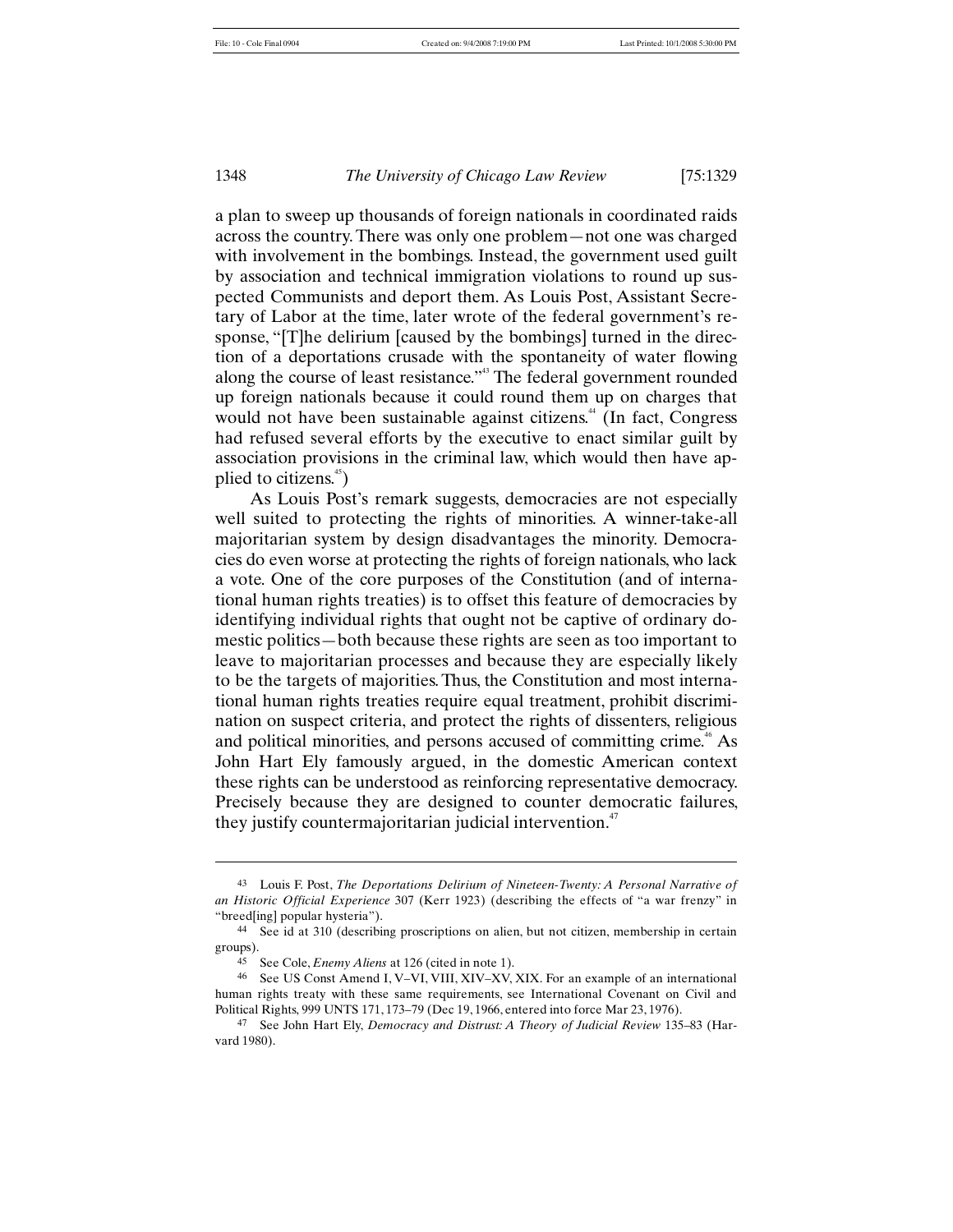Posner and Vermeule trot out some well-worn, standard critiques of the representation reinforcement model, but their principal contention is that even if democratic failure is a problem during ordinary times, there is no reason to think that the problem is worse during emergencies (pp 114–15, 128). They argue that because the structures and institutions of democratic decisionmaking are the same during emergencies, the risks of democratic failure should be no greater (pp 88, 103, 106–07). Indeed, they suggest that emergencies sometimes spur the country to come together and adopt reforms that help members of minority groups (pp 108–11, 113–14). At the same time, security risks are greater during emergencies, and classified information plays a larger role in decisionmaking. Thus, courts should be more deferential to executive power (pp 118–23).

Whatever one thinks of this argument as a matter of theory, it bears no relation to historical fact. The history of emergencies in the United States reflects a consistent pattern in which government officials target liberty-infringing security measures at the most vulnerable, usually foreign nationals, while reassuring the majority that their own rights are not being undermined. In World War I, the government targeted peace activists; in the Palmer Raids, Eastern European immigrants thought to have Communist affiliations; in World War II, Japanese immigrants and Japanese-Americans; in the Cold War, Communists; and in the raids launched in the wake of 9/11, Arab and Muslim immigrants. In a majoritarian democracy, there is little incentive for government officials to target the majority with repressive measures and strong incentive to reassure the majority that it is not their rights that are at stake, but only those of some "other" group.<sup>48</sup>

Posner and Vermeule are correct that incentives to externalize costs on minority groups operate in ordinary times as well as emergencies (p 88). But their claim that targeting of vulnerable minorities is no worse during emergencies and wars ignores history. The forces at play are not limited to the formal structures of voting rules and political institutions. When an emergency that threatens the nation arises, the nation tends to band together and to strike out against "the enemy." Nothing unifies more than an enemy. But that means that those who are identified as associated with the "enemy"—often on grounds of race, religion, ethnicity, or nationality—are especially vulnerable when emergencies arise. The divisive and dangerous politics of "usthem," while an ever-present danger in democracies, are dramatically

<sup>48</sup> See Cole, *Enemy Aliens* at 4–8 (cited in note 1).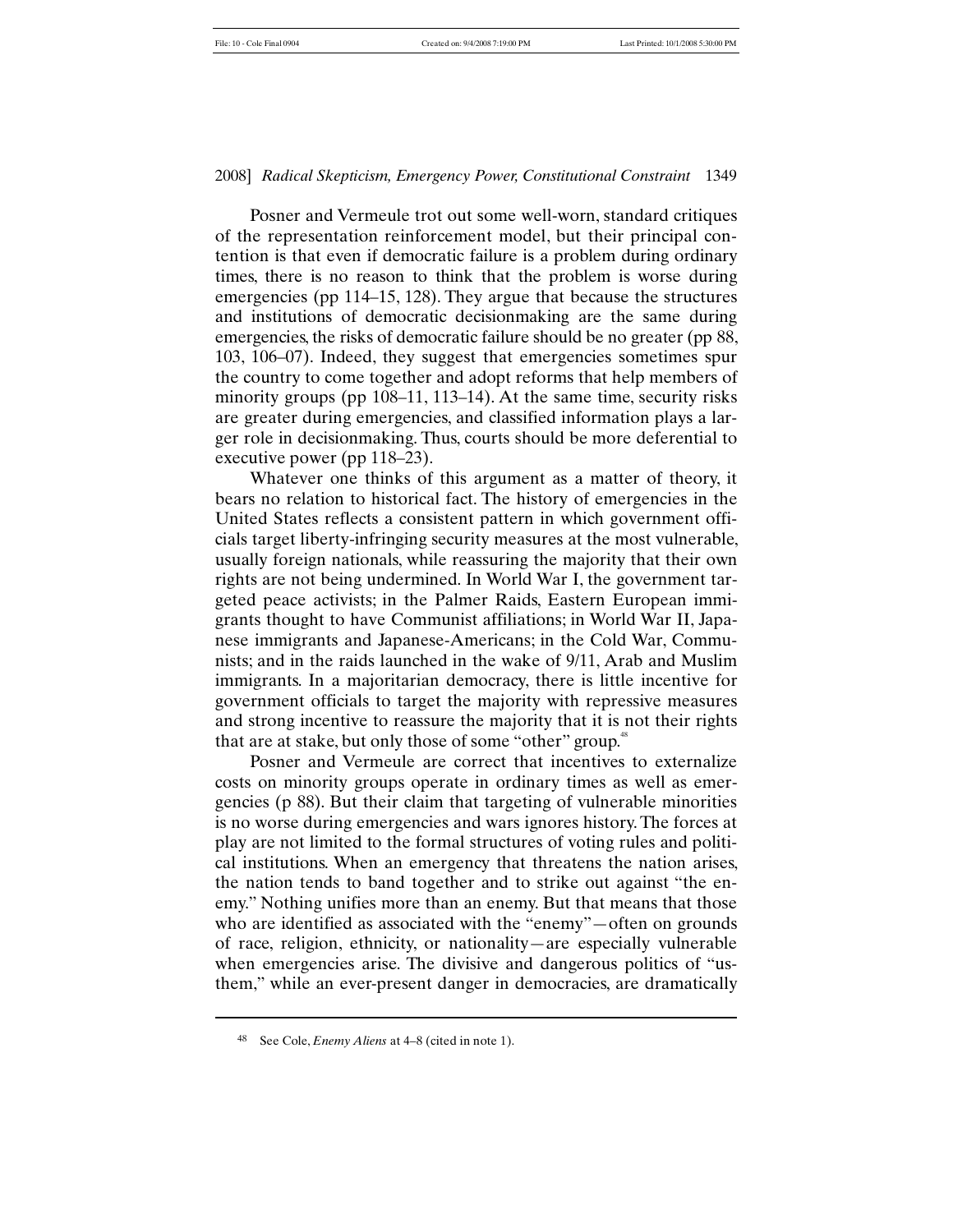1350 *The University of Chicago Law Review* [75:1329

intensified when the nation feels threatened from without (and from "foreign" elements within). Precisely because the lines of difference are most pronounced when we feel threatened, the danger that the majority will abuse the rights of minorities is greatest when we are responding to a threat.

Indeed, the very tradeoff thesis upon which Posner and Vermeule predicate their analysis suggests that there will be greater pressure to externalize costs on minorities during emergencies. In crises, public demand for security will be much greater, and the pressure to restrict liberties seen as interfering with security will often be intense. At the same time, the majority continues to value its own liberty, even as it demands increased security. Accordingly, politicians will pursue "the course of least resistance"—selectively sacrificing the liberties of vulnerable groups in the name of furthering the security of the majority. It is much easier to sell an initiative that denies the rights only of foreign nationals than one that requires everyone to sacrifice their rights. It is no coincidence that the only security initiatives that Congress blocked in the first couple of years after 9/11 were proposals that would have affected the majority—a national identity card, a program to recruit millions of utility and delivery workers to spy on their customers and report suspicious activity to the FBI, and a Pentagon datamining initiative that, as described, would have gathered computer data on all of us from a multitude of private and public sources and then would have trolled the data for suspicious activity.<sup> $\degree$ </sup> When Congress learned about these programs, it barred the executive from spending any money on them.<sup>50</sup> By contrast, Congress took no steps to respond to the plight of Guantánamo detainees, the disappearance of foreign suspects into CIA black sites, or the abuse of immigration law to target thousands of Arabs and Muslims who had no connection to terrorism. Posner and Vermeule's claim that "there is no reason to believe" (p 114) that democratic majorities are more likely to target the liberties of minority groups during emergencies ignores the ineluctable dynamics of "the course of least resistance."

Posner and Vermeule also argue that we need not be concerned about externalized costs of security because majorities might be just as likely to externalize the costs of liberty (p 100). In conditions of segregation, a majority might well be tempted to externalize the costs of liberty. For example, a majority that lives in areas that are not pla-

<sup>49</sup> See id at 6.

<sup>50</sup> See id.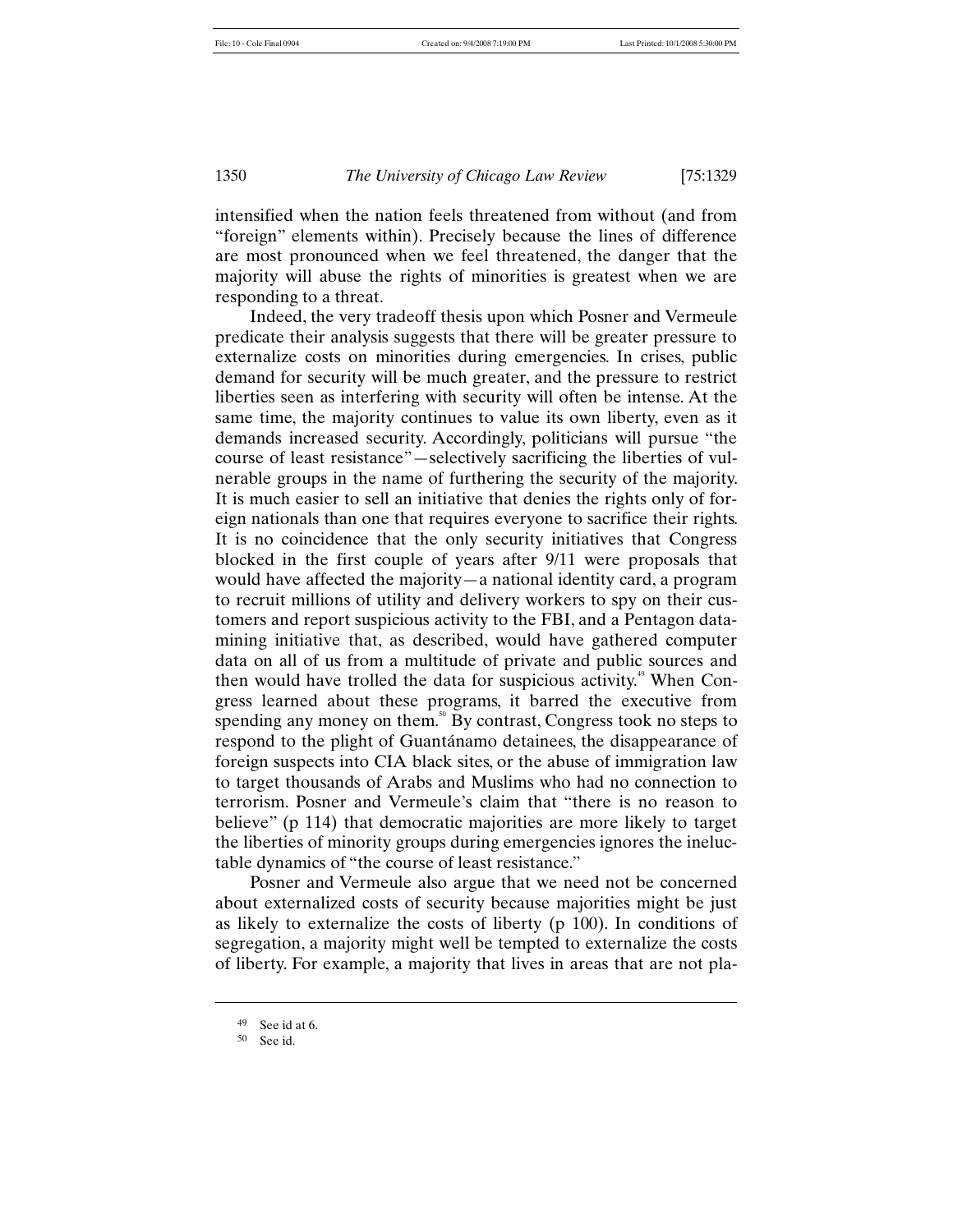gued by high crime rates may strike a different balance between liberty and security than an impoverished inner-city community suffering from extensive criminal behavior (pp 100–01). But absent segregation, it is much more difficult to externalize the costs of liberty than the costs of security. The threat of terrorism affects the majority generally, while the threat of being targeted by abusive counterterrorism initiatives is felt much more intensely by Arabs and Muslims. Thus, while under some conditions, particularly segregation, it may be possible for a majority to isolate and downplay security concerns that disproportionately imperil a minority group, it is much more common, especially in a "national emergency," that the security threat will be felt by all, while the liberty-infringing responses can be targeted at a minority.

History suggests that by far the most vulnerable persons during national emergencies are foreign nationals, particularly those associated, even in very weak ways, with "the enemy." Al Qaeda is the enemy in the current conflict, for example, but it is Arab and Muslim foreign nationals who have borne the brunt of the Administration's counterterrorism policies, regardless of whether they have any connection with al Qaeda. Posner and Vermeule argue, however, that we need not be concerned about the selective targeting of foreign nationals in emergencies for a variety of reasons: government officials have incentives to protect them because at some point they may become citizens; they are free to leave (or not enter) if they don't like their treatment here; they have virtual representation from family, friends, and their home governments; and reciprocity concerns will limit what the government does to foreign nationals out of concern about possible mistreatment of its own foreign nationals abroad (pp 125–26).

The problem with these claims, like much else in Posner and Vermeule's attempt to discount the dangers of democratic failure, is that they find little or no support in reality. Posner and Vermeule cite not a single national emergency in which the rights of foreign nationals were *not* substantially and selectively infringed. Posner and Vermeule dismiss the well-documented past abuses on the ground that they were motivated not by the vulnerable status of foreign nationals but by their "connection [to] the enemy" (p 112). But this is a non sequitur. Arabs and Muslims today have no more of a connection to al Qaeda than I, as a white, American, Christian male, have to Timothy McVeigh. The authors suggest that the targeting of Arab and Muslim foreign nationals from "Afghanistan, Pakistan, Saudi Arabia, and other countries with a significant al Qaeda presence" is explained by the fact that "aliens are assumed to be loyal to their home countries" (pp 124–25). But we were not at war with Pakistan, Saudi Arabia, or "countries with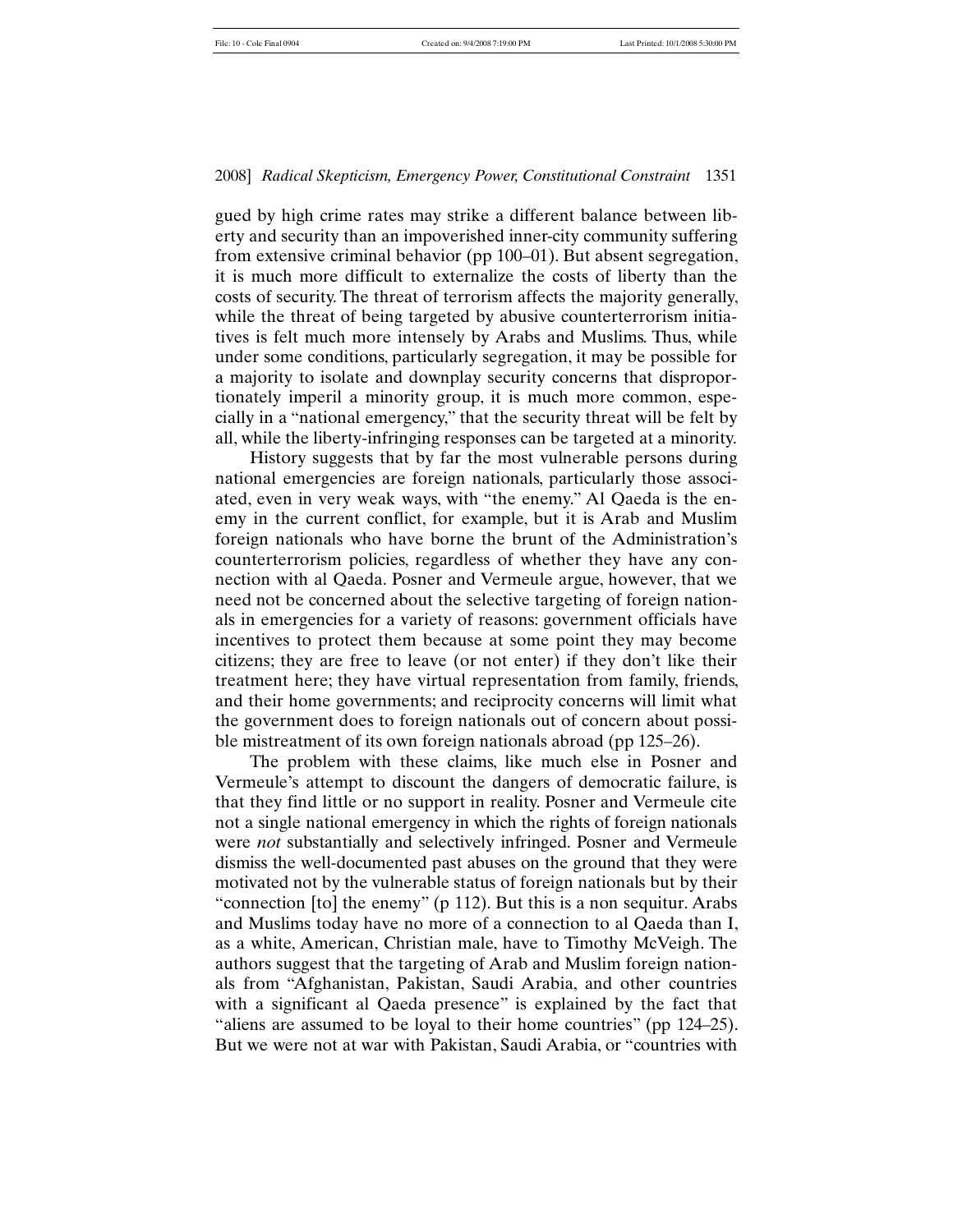1352 *The University of Chicago Law Review* [75:1329

a significant al Qaeda presence." Even in Afghanistan, we were at war only with the Taliban, and surely Afghani citizens are not presumed loyal to the Taliban. To borrow the authors' favorite phrase, there is "no reason to believe" that citizens of those countries are by virtue of their citizenship, much less their ethnicity or religion, loyal to al Qaeda.

The rest of Posner and Vermeule's arguments for dismissing the need for judicial protection of foreign nationals' rights are equally unpersuasive. Virtual representation is no substitute for actual representation. To say that foreign nationals have an "exit option" (p 126), when so many have made their lives here and consider deportation a worse fate than incarceration, is to lack any sense of the realities facing immigrant communities, many of whom came here to escape oppression at home. The notion that politicians cater to foreign nationals because they may someday be constituents, or because their citizen constituents may someday be mistreated abroad, is to attribute to politicians the very long view that they typically lack.

When communities feel that they are under attack, they tend to unite in part by distinguishing themselves from whatever group they identify with their attackers—even where, as is nearly always the case, the group itself did not conduct the attack, and the actual attackers are only a small subset of the group targeted. $51$  We were attacked by al Qaeda, and we targeted Arabs and Muslims. In addition, when communities feel threatened, they demand heightened security. When politicians can achieve the appearance of greater security by sacrificing the liberties of those who lack the vote and have been demonized as the enemy, they have found "the course of least resistance." It is precisely because these phenomena are so familiar, and so invidious, that we need to hold true to constitutional constraints in times of emergency.

# C. The Long Term and the Short Term

 $\overline{a}$ 

Posner and Vermeule's final target for criticism is the idea that sacrifices in liberties adopted during emergencies create a "ratchet effect" and are difficult, if not impossible, to rectify in the long run. They argue that there is no reason to believe that liberty-infringing decisions have any more of a ratchet effect than liberty-protecting decisions (pp 131–32).

<sup>51</sup> See id at 85–179 (reviewing the history of responses to national security crises in the United States and noting that those targeted are almost always, at least initially, foreign nationals loosely associated with "the enemy").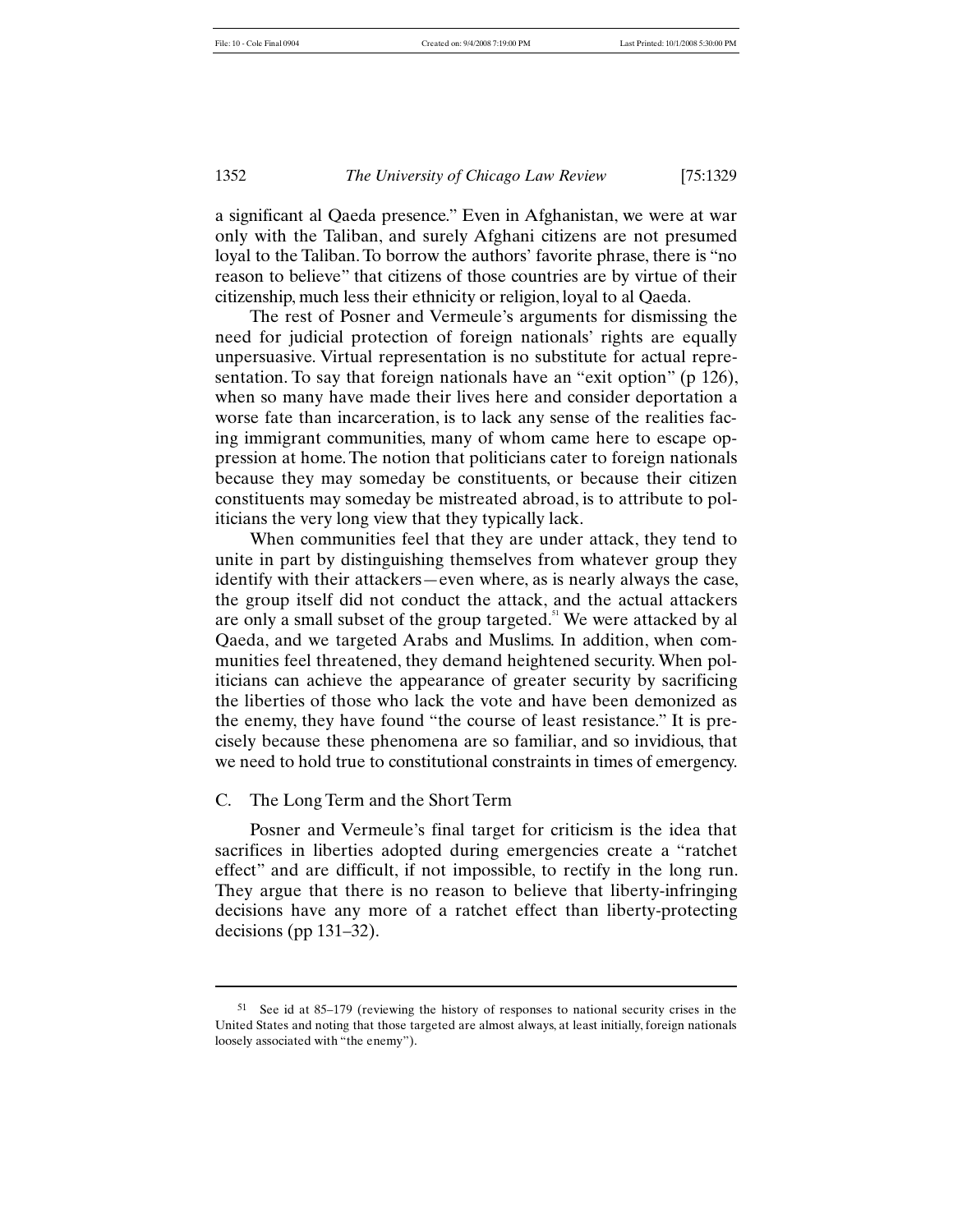2008] *Radical Skepticism, Emergency Power, Constitutional Constraint* 1353

It is true, of course, that precedents can work both ways. A precedent that protects liberty can conceivably last well into an emergency period, while a security measure adopted in an emergency could conceivably outlast its perceived necessity. But here, too, Posner and Vermeule have erected a straw man. The civil libertarian argument is not that there is no going back once a liberty has been infringed—any student of history will see that that is not true. Rather, it is that there is a tendency for governments to hold on to emergency powers long after the emergency is over and that to the extent that an emergency might justify extraordinary authorities that infringe on civil liberties, such measures ought not outlast the shelf life of the emergency.

Our own history demonstrates that it is far easier for government officials to declare emergencies and take on new powers than to declare the emergency over and give up those powers. The National Emergencies Act, $\frac{5}{2}$  for example, was enacted in 1976 in response to a congressional study finding that countless emergency statutes remained on the books, their authorities ongoing, years and decades after the emergency that prompted their initiation had concluded.<sup>53</sup> That law has proven an utter failure in terms of imposing congressional oversight and justiciable limits on the executive with respect to emergency powers, only reinforcing the lesson that emergency powers tend to outlast the emergencies that bred them.<sup>54</sup>

The point is not so much that there is no going back once extraordinary emergency powers are adopted but that the road back is very often a long, slow, and grueling one; and in the meantime, many people's rights may be unnecessarily infringed by emergency authorities that, even assuming they were once warranted, are no longer justified once the emergency has passed. The reason this is a common pattern should be obvious. To alter the status quo in Congress, one generally needs a catalyzing event, a leader to take the initiative, and sig-

<sup>52</sup> Pub L No 94-412, 90 Stat 1255 (1976), codified as amended at 50 USC §§ 1601–51 (2000 & Supp 2002).

<sup>53</sup> See National Emergencies Act, S Rep No 94-1168, 94th Cong, 2d Sess 2 (1976) ("Enactment of this legislation would end the states of emergency under which the United States has been operating for more than 40 years."). See also Bruce Ackerman, *The Emergency Constitution*, 113 Yale L J 1029, 1078 & n 108 (2004) (describing the congressional study and stating that the National Emergencies Act was "in response to abuses of executive power").

<sup>54</sup> See Ackerman, 113 Yale L J at 1079–81 (cited in note 53) (observing that Congress has not fulfilled its duties under the Act, the judiciary has found there to be no legal remedy for this failure, and the president could easily circumvent the Act's mandate regardless of whether Congress actually obeyed it).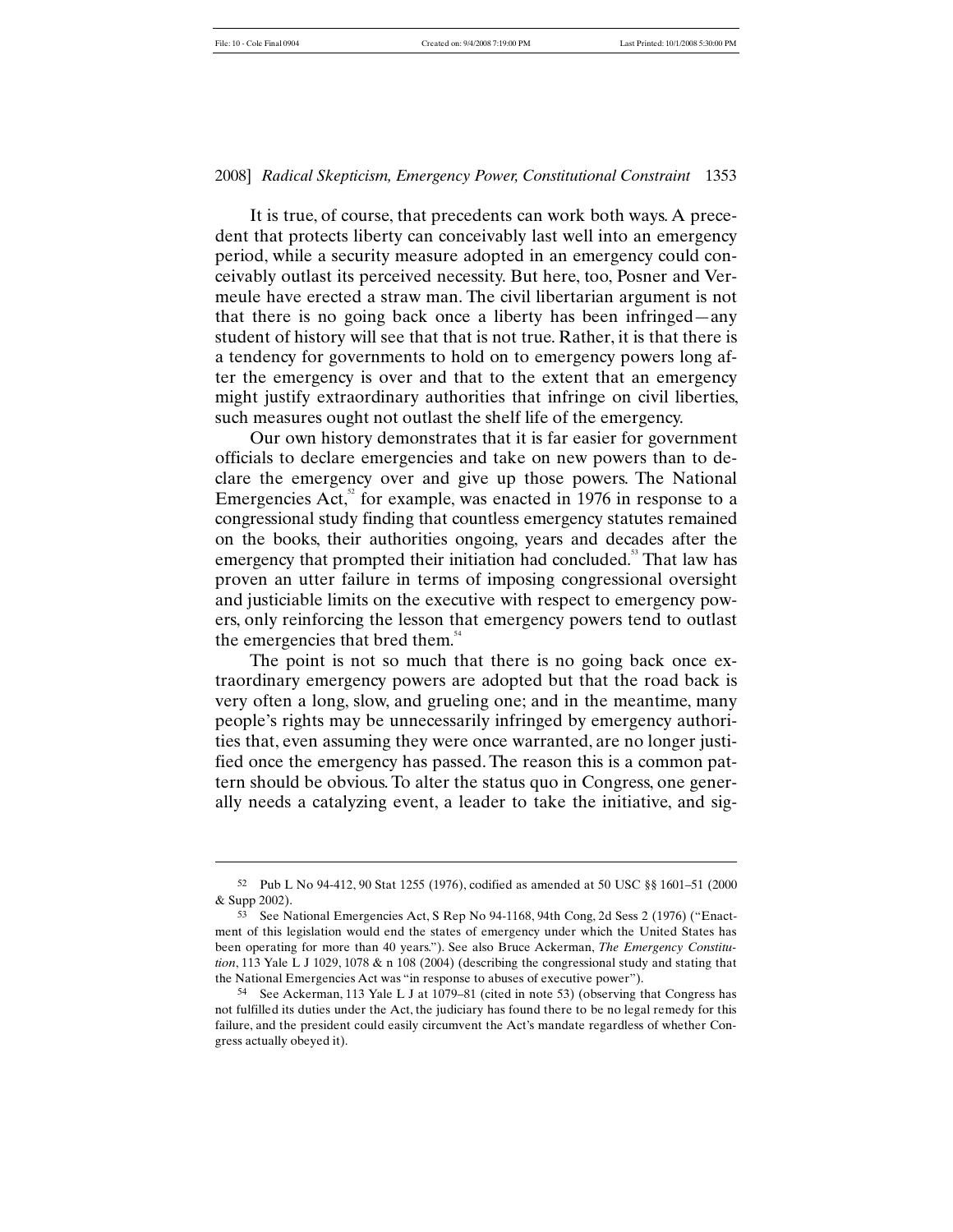1354 *The University of Chicago Law Review* [75:1329

nificant political demand.<sup>55</sup> A national emergency, particularly when it comes in the form of an attack, is the most powerful catalyst a community ever experiences. The executive is inevitably treated as a leader during such moments,<sup>56</sup> and the public demands increased security. Moreover, legislation adopted in such periods, such as the Patriot Act, often contains no explicit limitation to the emergency that prompted it. The new status quo—for ordinary as well as emergency times—will then include whatever changes were adopted in the course of the emergency and not expressly limited to a specified emergency period.

For the pendulum to begin to swing back, one again generally needs a catalyst, a leader, and political demand. Civil liberties abuses may provide a catalyst, as Posner and Vermeule argue (pp 77–80, 142–43). But evidence of such abuse generally comes out in dribs and drabs, is often contestable, and frequently involves victims with whom the majority is unlikely to sympathize. It is difficult to imagine a civil liberties abuse that might have even a fraction of the catalyzing effect that 9/11 had. Moreover, there is no "natural" leader for civil liberties reform with anything remotely approaching the power and resources of the president during an emergency. As a result, changes in the direction of increased security are likely to be much more difficult to repeal than changes in the direction of increased liberties.

In sum, contrary to Posner and Vermeule's account, there is substantial reason to believe that fear will prompt executive officials to overreact in times of emergency; that their responses will often target groups that lack the political clout to protect themselves; and that measures adopted to respond to emergencies, even if justified for the emergency period itself, will tend to outlast the emergency. These are all good reasons to be skeptical about deference to the executive on matters of constitutional rights during emergencies and to insist that judicial review, a critical feature of constitutionalism in ordinary times, is just as important—if not more important—in times of crisis.

<sup>55</sup> I am indebted to Carissa Siebenek, a Georgetown law student, for this point. See also John W. Kingdon, *Agendas, Alternatives, and Public Policies* 87 (HarperCollins 2d ed 1995) (describing federal government decisions as an amalgam of issue recognition, policy creation, and political winds). For an overview of modern critiques of public choice theory, see William N. Eskridge, Jr., Philip P. Frickey, and Elizabeth Garrett, *Cases and Materials on Legislation: Statutes and the Creation of Public Policy* 60–65 (West 4th ed 2007).

<sup>56</sup> See John E. Mueller, *War, Presidents and Public Opinion* 196–240 (Wiley 1973) (applying statistical analysis to poll data to confirm the "rally 'round the flag" variable's strength during international crises manifestly impacting the United States and indicating this variable correlates to a marked decrease in presidential popularity for each year that passes since the country's last "rally point").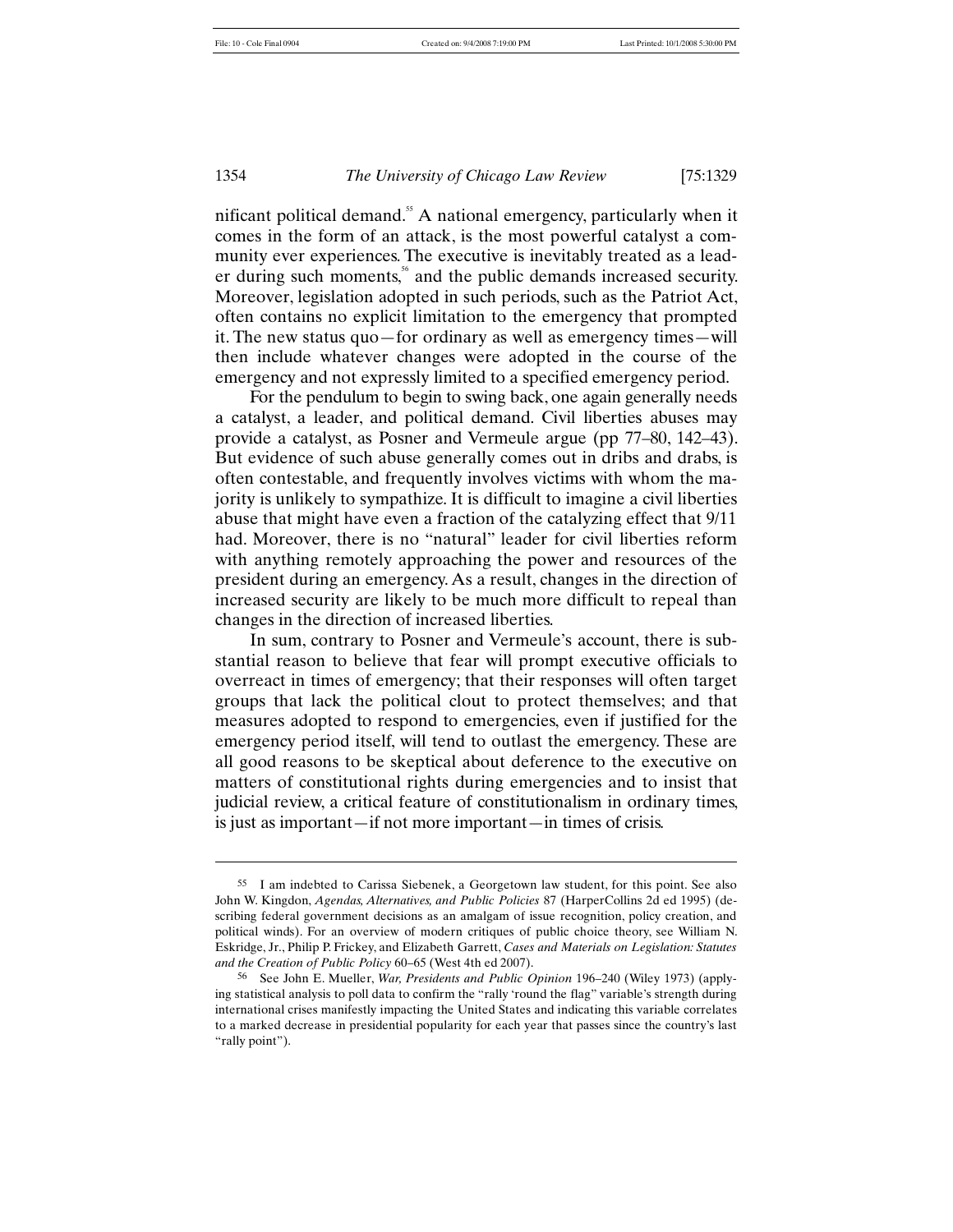#### III. THE JUDICIAL ROLE

Posner and Vermeule's trump card is their claim that even if there are reasons to be concerned about civil liberties infringements in times of crisis, there is nothing we can do about it. We cannot tie ourselves to the mast as Ulysses did in *The Odyssey* so that he could hear the Sirens but not be coaxed to step onto their deadly island (p 76). If executive branch officials are likely to fall prey to the dynamics and pressures outlined above, Posner and Vermeule maintain, judges are also likely to fall prey to them (pp 43–44, 56). Furthermore, judges are not equipped to decide the issues anyway because only the executive has the access to classified evidence and the intelligence expertise to make the call (p 44).

Posner and Vermeule take this point so far as to say that we cannot know, even in hindsight, whether the Japanese internment during World War II was justified (p 113). This seems to be taking "no reason to believe" skepticism to almost absurd extremes. The internment of 110,000 people simply because they were Japanese immigrants or Japanese-Americans, defended by presenting false evidence to the Supreme Court, was wrong—regardless of whether any of them individually posed a threat to national security. It was driven in part by prejudice and racism—how else to presume that American citizens were not loyal to their own country if they were of Japanese heritage? How else to explain the mass internment of the Japanese as compared to the much more individualized internment of those German and Italian foreign nationals who we had some reason to believe might have posed a threat? How else to explain the fact that only Americans of Japanese descent, and not Americans of German or Italian descent, were presumed disloyal and targeted for detention? Yet Posner and Vermeule insist that because only the executive branch has access to all the classified information, we cannot judge.

This is not deference but abdication. While it is certainly true that the executive branch has broader access to classified intelligence than the other branches and that there are good reasons for keeping it that way as a general matter, it does not follow that we should defer to the executive to *balance* liberty and security during emergencies. To turn one of Posner and Vermeule's favorite arguments against them, the executive has much greater access to classified intelligence and foreign policy expertise in ordinary times as well, so why should their argument for deference be limited to emergencies?

The point of the Constitution is that we ought not place all our trust in any one branch at any time. Precisely because the executive is primarily responsible for security, it would be a mistake to rely on the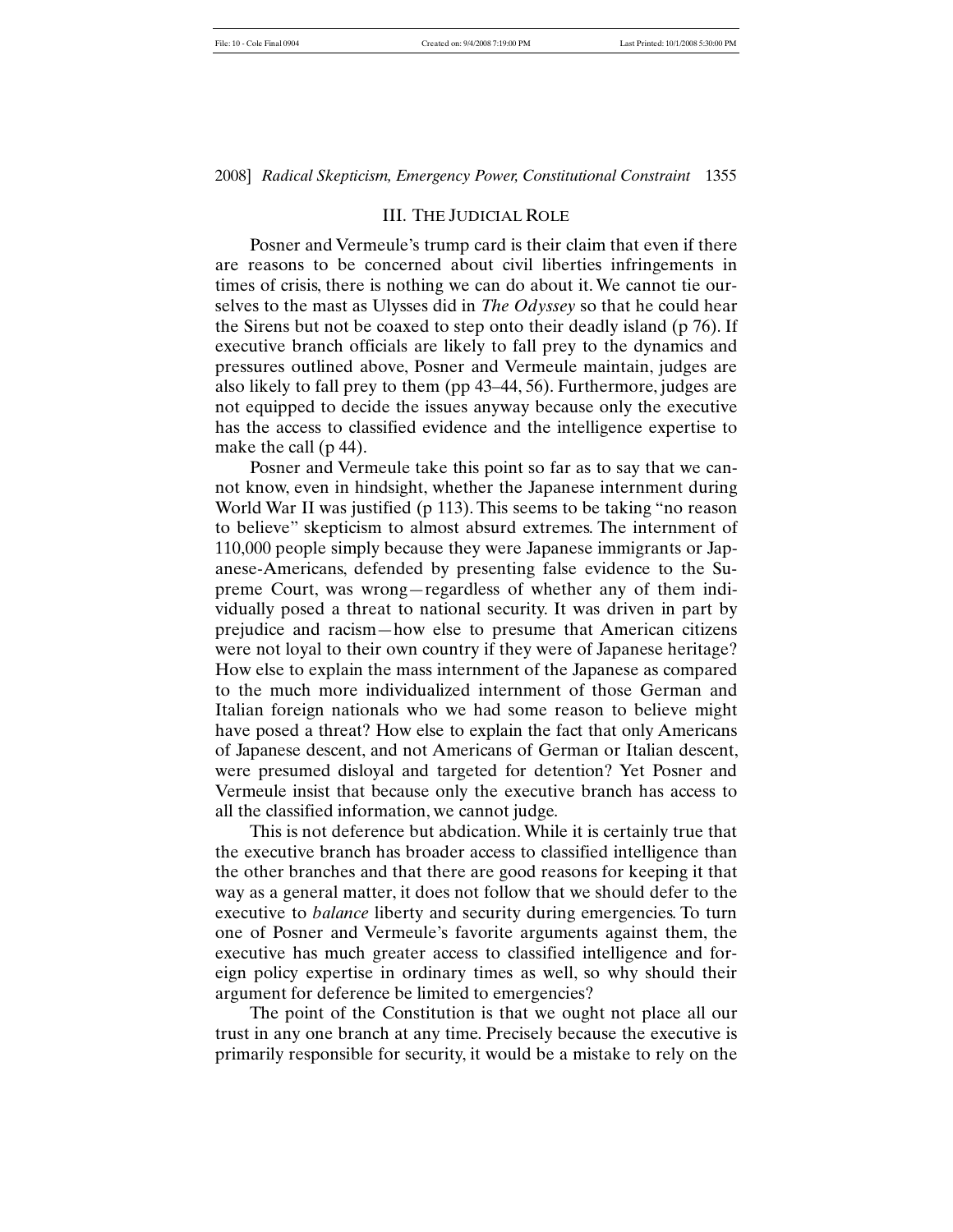1356 *The University of Chicago Law Review* [75:1329

executive to balance liberty and security. In the Fourth Amendment context, for example, one might say that the police are best situated to assess when someone has committed a crime or might have contraband or evidence of crime in his home—there, too, the executive has the best access to information, much of which must remain secret for legitimate law enforcement reasons. Yet Fourth Amendment jurisprudence is constructed on the premise that because the police officer's job is to catch criminals, we ought not rely on the police officer to balance privacy or liberty rights against law enforcement; the officer's balance is likely to be skewed by his institutional law enforcement role. Instead, the Court has long relied on independent judges and magistrates to make the probable cause determination that justifies a search or an arrest. The magistrate's job description, significantly, is not to catch criminals, but to balance privacy and law enforcement, and to issue warrants only where law enforcement outweighs privacy because there is probable cause.

For the same reasons, to rely on the president in a time of crisis to balance liberty and security is to invite a skewed balance. Justice Souter made precisely this point in *Hamdi v Rumsfeld*:<sup>57</sup>

The defining character of American constitutional government is its constant tension between security and liberty, serving both by partial helpings of each. In a government of separated powers, deciding finally on what is a reasonable degree of guaranteed liberty whether in peace or war (or some condition in between) is not well entrusted to the Executive Branch of Government, whose particular responsibility is to maintain security. For reasons of inescapable human nature, the branch of the Government asked to counter a serious threat is not the branch on which to rest the Nation's entire reliance in striking the balance between the will to win and the cost in liberty on the way to victory; the responsibility for security will naturally amplify the claim that security legitimately raises. A reasonable balance is more likely to be reached on the judgment of a different branch, just as Madison said in remarking that "the constant aim is to divide and arrange the several offices in such a manner as that each may be a check on the other—that the private interest of every individual may be a sentinel over the public rights."<sup>58</sup>

<sup>57</sup> 542 US 507 (2004).

<sup>58</sup> Id at 545 (Souter concurring in part and dissenting in part), quoting Federalist 51 (Madison), in *The Federalist* 347, 349 (cited in note 6).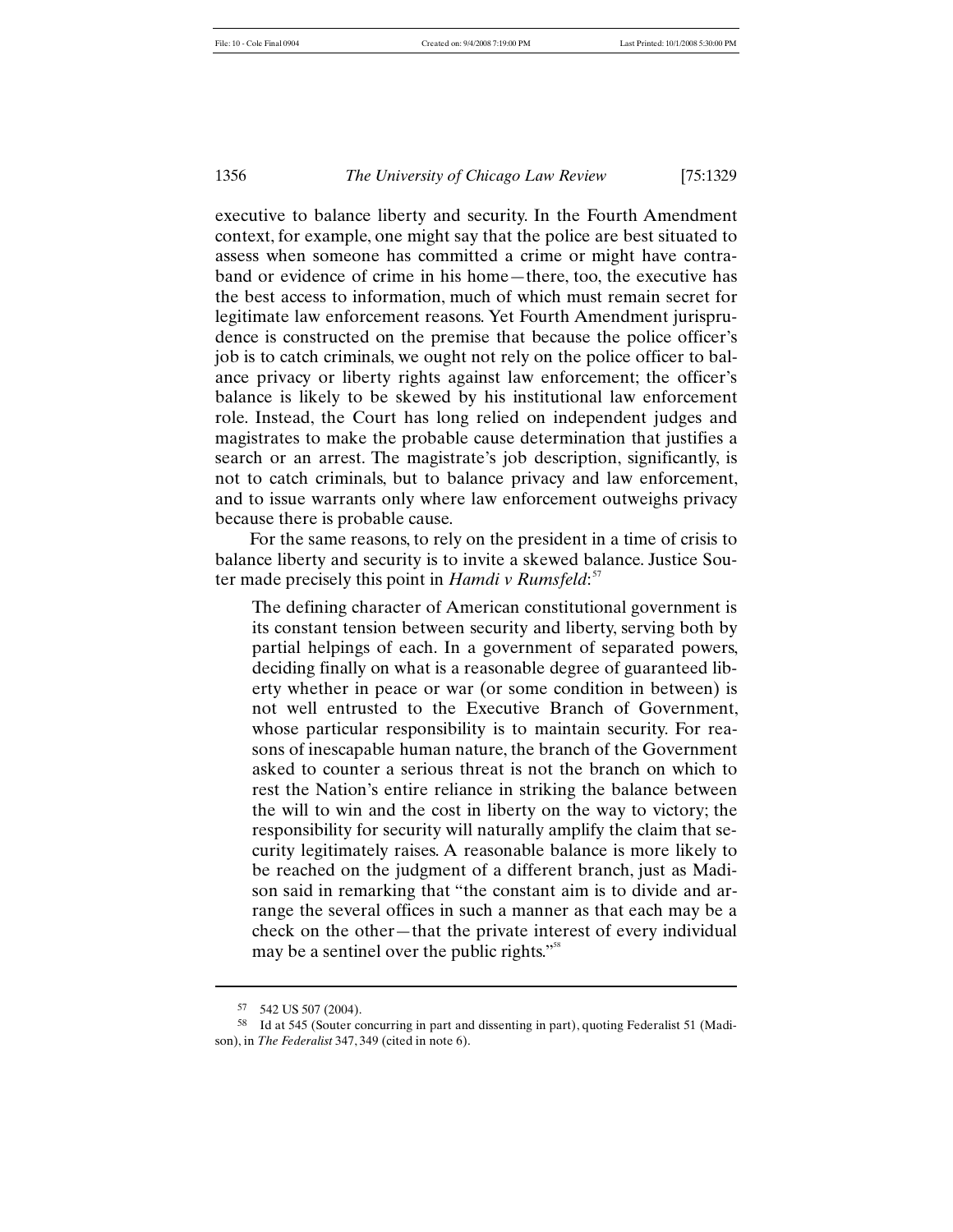Posner and Vermeule discount this risk entirely. In their eyes, the only question is which branch has better information, not which branch is institutionally designed to strike a fair balance between liberty and security, between short-term and long-term, between the passions of the moment and the principles to which we have committed ourselves for the long haul. In my view, courts, institutionally defined as neutral arbiters and accustomed to weighing competing interests, are best suited to make decisions of principle where competing interests of liberty and security are at stake. That is why we have a Constitution and why judicial review plays such a central role in its application.

The fact that the executive has better access to classified information is not a reason to grant the executive carte blanche to strike its own, inevitably skewed, balance. Courts have long shown that they can handle classified information with as much care, if not more, than the executive branch. Indeed, if the post-9/11 record is any indication, courts seem far less likely to leak classified information than the executive branch.<sup>59</sup> Nor does executive branch "expertise" warrant substantial deference. It is not clear that any branch of government has more or less expertise dealing with emergencies; they simply have different roles to play in those emergencies. To call for consistent application of constitutional principles and judicial review in times of emergency is not to suggest that courts make national security policy. It is to insist only that where policy made by the other branches appears to intrude on constitutionally protected interests, the judiciary has a legitimate and important role to play in ensuring that the balance is struck fairly. As Justice O'Connor wrote for the Supreme Court in *Hamdi*, "Whatever power the United States Constitution envisions for the Executive in its exchanges with other nations or with enemy organizations in times of conflict, it most assuredly envisions a role for all three branches when individual liberties are at stake."<sup>60</sup>

The Supreme Court's decisions in *Hamdan v Rumsfeld*, <sup>61</sup> *Rasul v Bush*,<sup>2</sup> and *Hamdi*, as well as recent decisions of the Israeli Supreme Court, the Canadian Supreme Court, and Great Britain's Law Lords refute Posner and Vermeule's contention that deference to the execu-

<sup>59</sup> Consider Dan Eggen, *Justice Dept. Investigating Leak of NSA Wiretapping; Probe Seeks Source of Classified Date*, Wash Post A01 (Dec 31, 2005) (conveying President Bush's ire at a leak originating from the executive branch).

<sup>60</sup> 542 US at 536.

<sup>61</sup> 126 S Ct 2749 (2006).

<sup>62</sup> 542 US 466 (2004).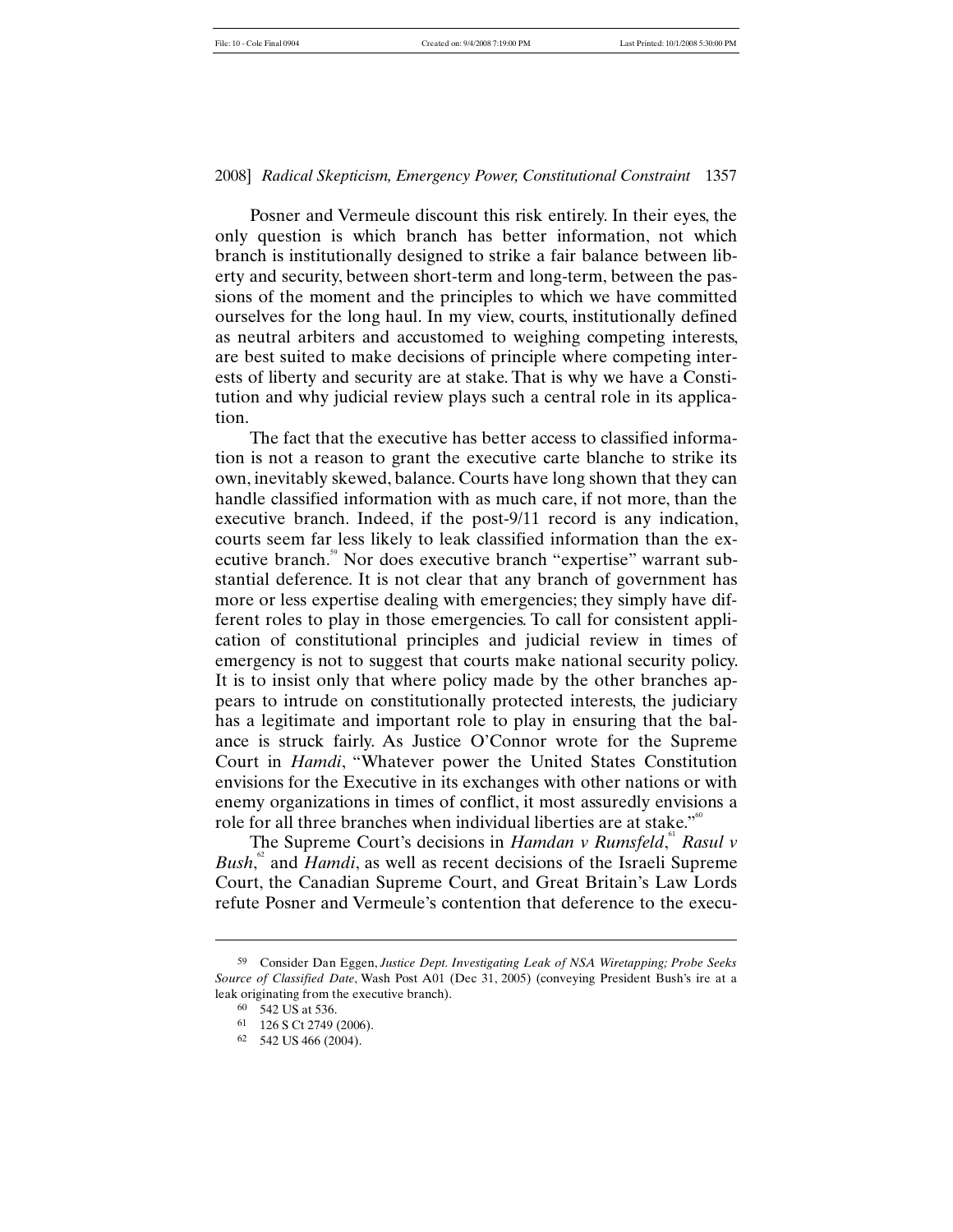1358 *The University of Chicago Law Review* [75:1329

tive is "inevitable" in times of emergency and that an active judicial role in rights protection during emergencies is "whistling in the wind." In its enemy combatant decisions, the US Supreme Court strongly affirmed that the judiciary has an important role to play when the liberty of individuals is at stake and rejected executive claims that deference is the only appropriate judicial stance.<sup>63</sup> Israel's Supreme Court has reviewed a wide range of counterterrorism measures from the use of coercive interrogation tactics to the targeted assassination of suspected terrorists, to administrative detention and the building of a security wall between Israel and Palestine.<sup>64</sup> Canada's highest court invalidated reliance on secret evidence as a basis for detaining suspected terrorists.<sup>65</sup> And the Law Lords ruled out any reliance on evidence obtained from torture and held that indefinite detention of foreign nationals who were suspected terrorists was incompatible with the European Convention on Human Rights.<sup>66</sup> Posner and Vermeule might well argue that these developments are undesirable as a normative matter, but they refute their stronger and more skeptical claim that deference to the executive is all there is or can be.

# IV. APPLICATIONS

The latter half of Posner and Vermeule's book abandons the deference that the authors insist those of us outside the executive must adopt and proceeds to opine on the legality of a variety of liberty-

<sup>63</sup> See *Hamdan*, 126 S Ct at 2798 (concluding that the executive may not disregard "the Rule of Law" in seeking to prosecute a foreign national); *Hamdi*, 542 US at 538 (stating that courts have a duty to guarantee minimum standards of due process when they appear lacking); *Rasul*, 542 US at 485 (confirming that federal courts may review and pronounce illegal the executive branch's prolonged detention of individuals proclaiming their innocence).

<sup>64</sup> See Yigal Mersel, *Judicial Review of Counter-terrorism Measures: The Israeli Model for the Role of the Judiciary during the Terror Era*, 38 NYU J Intl L & Polit 67, 73–77, 79–83, 86 (2006). For the views of the former President of the Israeli Supreme Court relating to the judicial role in emergencies, see Aharon Barak, *The Role of a Supreme Court in a Democracy, and the Fight against Terrorism*, 58 U Miami L Rev 125, 136–40 (2003) (recognizing that judicial review benefits national security in the long term).

<sup>65</sup> See *Charkaoui v Canada*, [2007] 1 SCR 350, 363, 419 (holding that failure to disclose evidence relied upon for prolonged detention violates the justice guaranteed by the Canadian Charter of Rights and Freedoms).

<sup>66</sup> See *A(FC) v Secretary of State for the Home Department*, [2005] UKHL 71 (holding that evidence obtained through torture is inadmissible in all legal proceedings, even where British officials had no role in the torture); *A v Secretary of State for the Home Department*, [2004] UKHL 56 (declaring that the statute authorizing indefinite preventive detention of foreign nationals suspected of terrorist ties was incompatible with the European Convention of Human Rights, as incorporated in British law by the Human Rights Act 1998 because the statute discriminated unlawfully between British citizens and foreign nationals).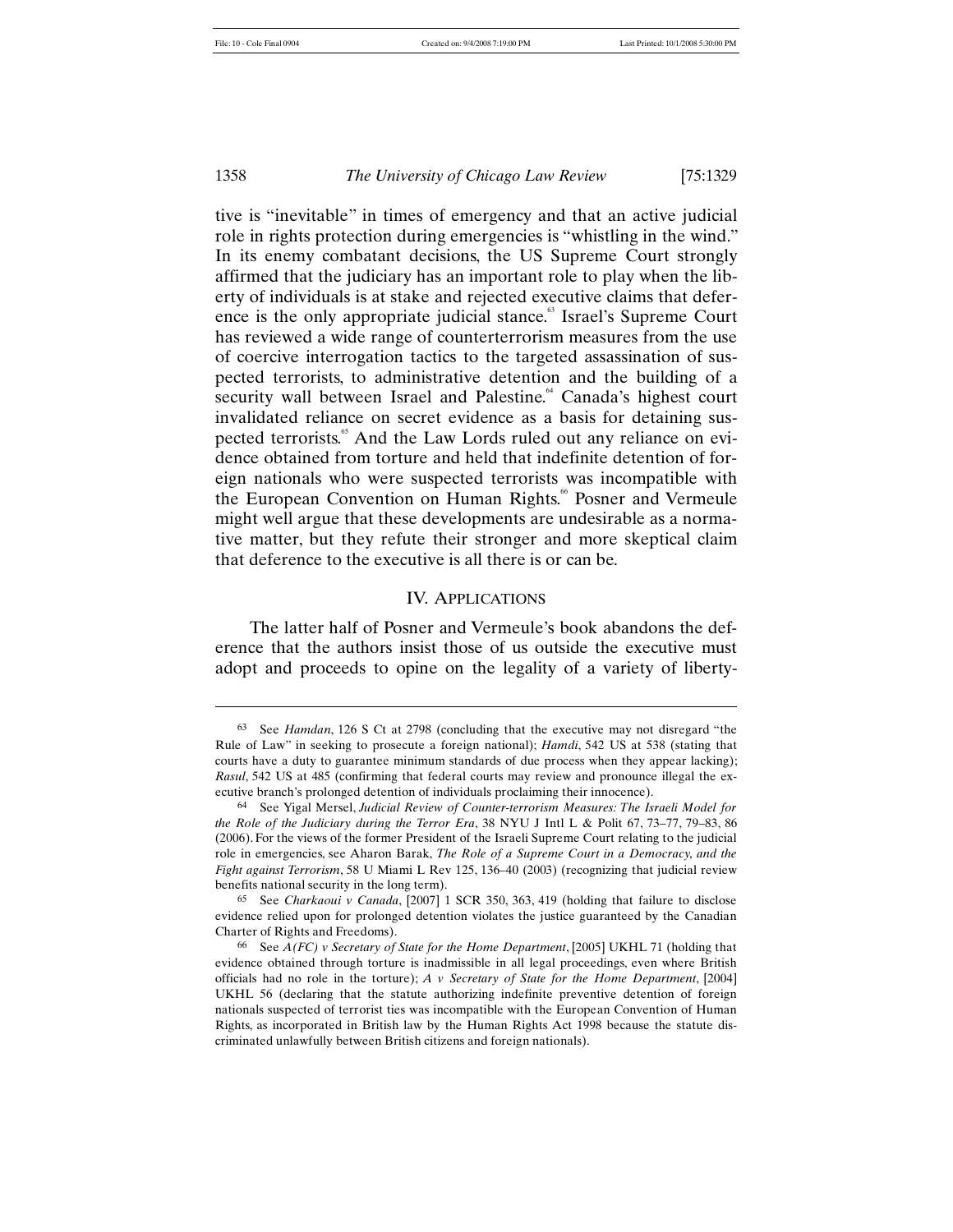security tradeoffs. They advocate legalizing torture for intelligence gathering purposes (pp 184–85), censoring "public threats" (pp 230–34), reducing the procedures afforded to the same "public threats" to ensure their criminal convictions even where they have not yet engaged in any criminal conduct (pp 234–48), detention of enemy combatants without abiding by the laws of war (p 254), and more. These arguments are more interesting for what they reveal about the authors' normative commitments than for their contributions to the legal debates themselves. It seems that the authors have never met a civil liberty that they would not be willing to trade away for a promise of security. Taken as a whole, Part II of the book suggests that what may in the end drive the authors' defense of deference is their lack of commitment to the rights that are likely to be threatened by the executive in emergency periods. If one believes that torture, censorship, shortcuts on fair process, and long-term detention are justified at the end of the day, why not defer to the executive?

The authors' treatment of dissent and due process is illustrative. Pointing to the fact that we have often suppressed dissent in times of crisis, they argue that there is nothing inherently wrong with doing so again (pp 228–34). But that history is better understood as a series of mistakes followed by lessons learned. In World War I, the Supreme Court upheld the prosecution of peace activists for merely speaking out against the war, and in the Cold War we incarcerated people for their mere association with the Communist Party. Our constitutional doctrine today, however, is designed to avoid a repetition of such mistakes. Thus, the Court has ruled that one cannot be penalized for association with a proscribed group absent proof of specific intent to further the group's illegal ends. $67$  And the Court has similarly ruled that speech advocating criminal conduct may not be punished absent proof that the speech was intended and likely to incite imminent violence.<sup>68</sup> These precedents have put certain security options off the table, and there have been no laws enacted since 9/11 that punish speech or association per se.<sup>69</sup>

<sup>67</sup> See *Scales v United States*, 367 US 203, 207–08 (1961).

<sup>68</sup> See *Brandenburg v Ohio*, 395 US 444, 447 (1969) (per curiam) ("[C]onstitutional guarantees of free speech and free press do not permit a State to forbid or proscribe advocacy of the use of force or of law violation except where such advocacy is directed to inciting or producing imminent lawless action and is likely to incite or produce such action.").

<sup>&</sup>lt;sup>69</sup> In my view, the laws punishing "material support" in effect permit the imposition of guilt by association, and I have been involved in constitutional litigation challenging their validity. See generally *Humanitarian Law Project v Mukasey*, 509 F3d 1122 (9th Cir 2007); *Humanitarian Law Project v Reno*, 205 F3d 1130 (9th Cir 2000); *Humanitarian Law Project v Department of Treas-*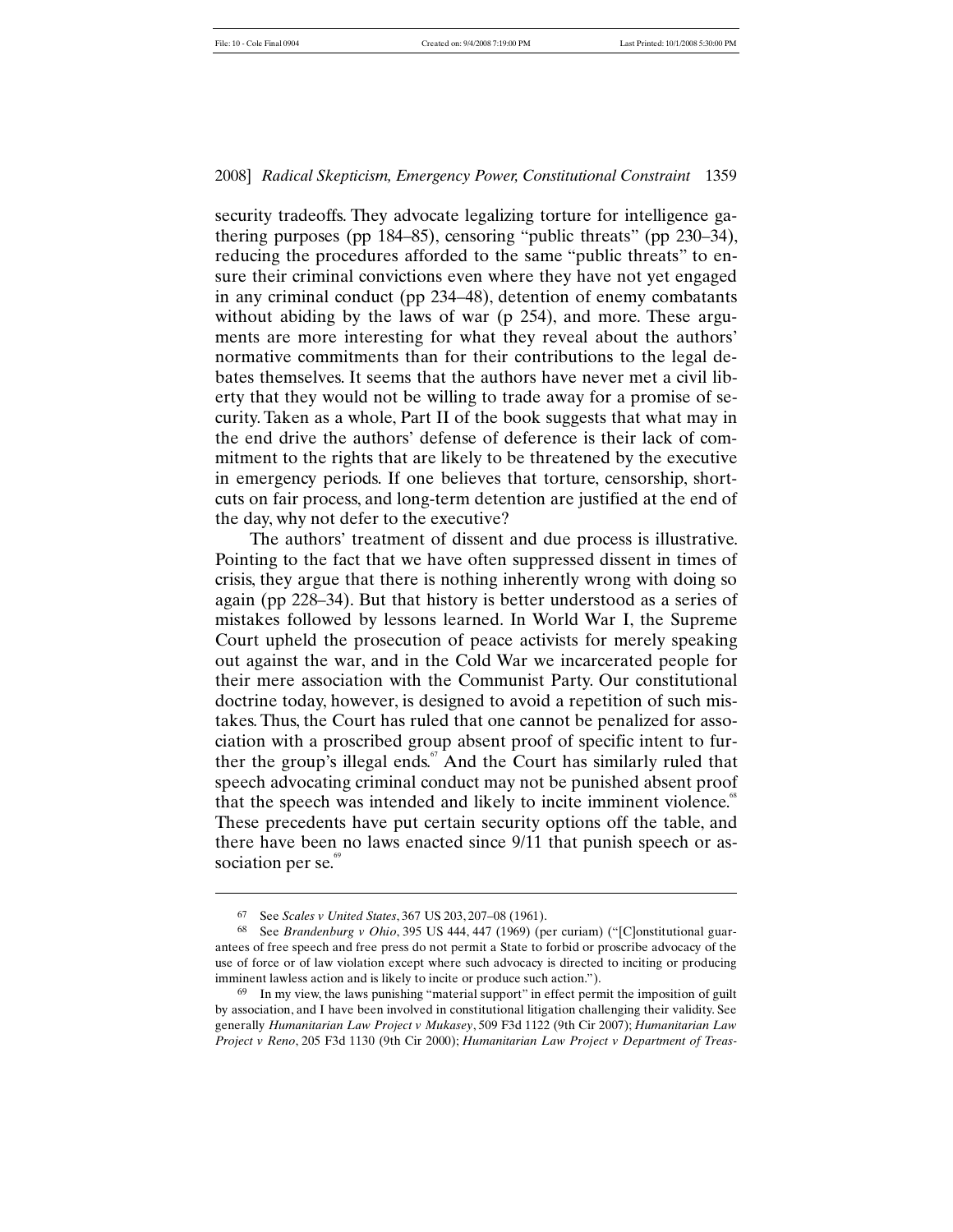#### 1360 *The University of Chicago Law Review* [75:1329

As Vincent Blasi, Geoffrey Stone, and others have persuasively argued, the history of censorship of political speech in this country confirms that there is a real danger that laws will be used to target dissent long before it poses any real threat to the nation, and that it is essential, therefore, that First Amendment law erect a substantial bulwark against such laws.<sup>70</sup> Posner and Vermeule demonstrate little appreciation for this history. They treat the incarceration of Communist Party leaders and anti-war activists for their associations and beliefs as inevitable reflections of the security concerns that existed during those periods. Thus, they advocate that, at least in emergency periods, we should abandon the protective test from *Brandenburg v Ohio*<sup>11</sup> for the more relaxed cost-benefit approach used in *Dennis v United States*<sup>72</sup> to affirm the convictions of the Communist Party leadership<sup>73</sup> (pp 232–34). But the fact that censorship was employed and upheld in the past does not establish that it is either inevitable or normatively defensible. In the end, Posner and Vermeule offer little more than an assertion that speech and associational rights should be traded off against security interests. Both *Brandenburg* and *Scales v United States*<sup>74</sup> permit such a tradeoff only when the government can meet a very high threshold.<sup>75</sup> Posner and Vermeule offer no reason why we should reduce the thresholds that have been developed over time, particularly in light of the abuses that lower thresholds have historically produced.

They also treat due process as something to be traded away in the name of security. They argue that, in times of emergency, certain types of errors—namely, letting a "public threat" go free—are more costly, and therefore procedural protections should be relaxed to reduce the likelihood of such errors (p 234). But this begs the question of who is a

1

*ury*, 484 F Supp 2d 1099 (CD Cal 2007). The courts have thus far mostly rejected that contention, reasoning that the laws permit association itself and invalidating the laws that penalize association or speech. See, for example, *Mukasey*, 509 F3d at 1130–37 (holding that the First and Fifth Amendments do not require specific intent, but holding parts of the statute impermissibly vague); *Reno*, 205 F3d at 1136–38 (recognizing that the First Amendment does not require proof of specific intent, but holding the prohibitions on providing "personnel" and "training" unconstitutionally vague). The Supreme Court has not yet addressed the validity of the material support laws.

<sup>70</sup> See, for example, Vincent Blasi, *The Pathological Perspective and the First Amendment*, 85 Colum L Rev 449, 449–59 (1985); Stone, *Perilous Times* at 532–37 (cited in note 2).

<sup>71</sup> 395 US 444 (1969).

<sup>72</sup> 341 US 494 (1951).

<sup>73</sup> See *Brandenburg*, 395 US at 447; *Dennis*, 341 US at 509–11.

<sup>74</sup> 367 US 203 (1961).

<sup>75</sup> See *Brandenburg*, 395 US at 447–48 (stating that a statutory restriction of speech is permissible only when the speaker has the specific intent to incite unlawful action, and this incitement is in fact likely to occur); *Scales*, 367 US at 207–08 (requiring specific intent and active membership before the Smith Act can restrict the freedom of association).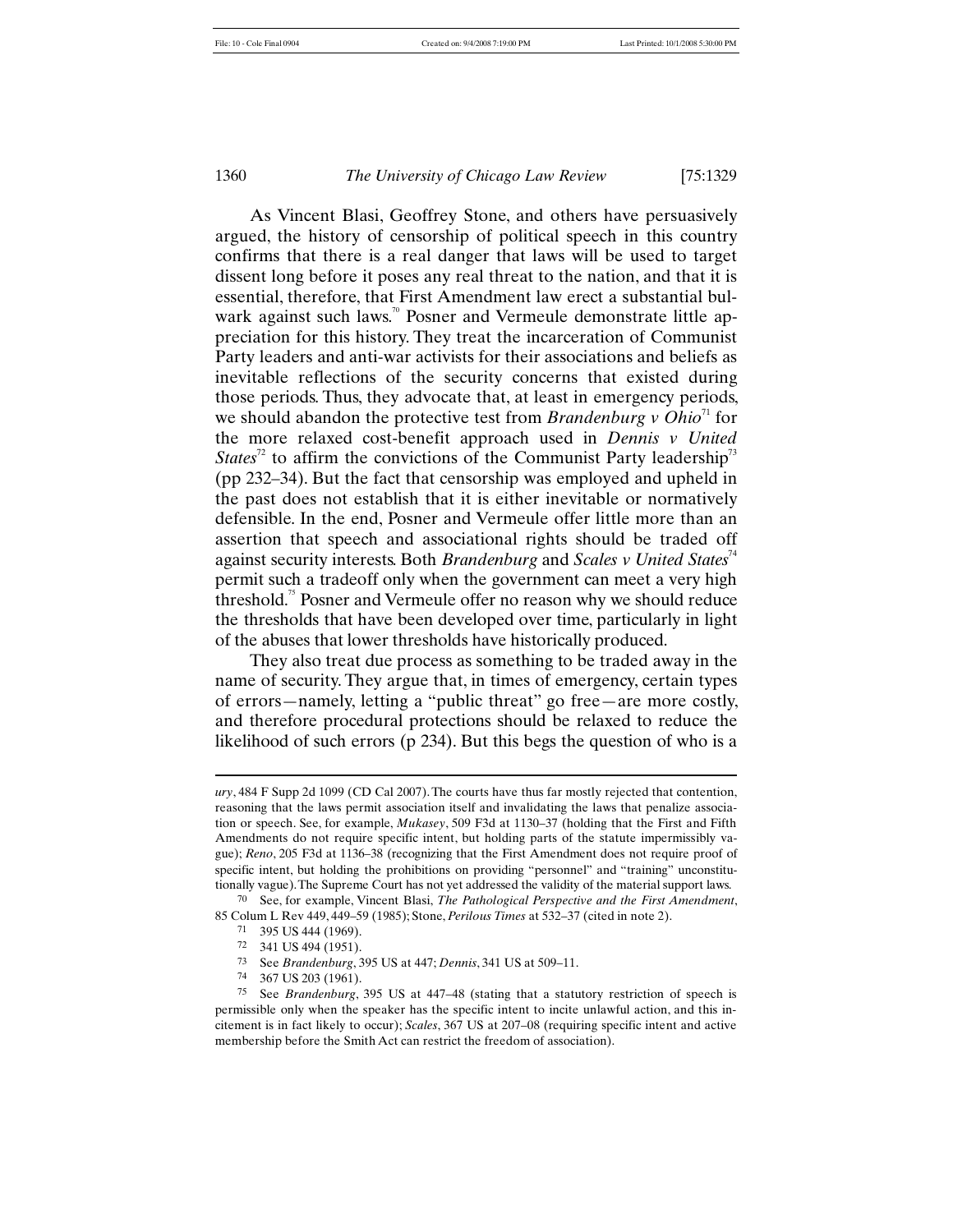2008] *Radical Skepticism, Emergency Power, Constitutional Constraint* 1361

"public threat." Posner and Vermeule argue, for example, that "[n]ormal process no longer functions smoothly when the defendant is a public threat who has not committed any crime" (p 240). In that setting, they continue, "the judge can ensure conviction of the public threat only by relaxing the rule of law" (p 240). But how do we know that a person is a "public threat" if he has not engaged in any wrongdoing? The point of the criminal process is to distinguish those who pose a public threat, because they have committed serous past crimes, from those who do not. It is the very notion that we should abandon those procedures in order to convict ill-defined "public threats" that has caused so much trouble in the past. Posner and Vermeule simply assume that we can identify public threats before they undertake any criminal action. But absent the ability to foretell the future, we cannot do so.

Nothing better illustrates Posner and Vermeule's view of rights as dispensable whenever security concerns are raised than their discussion of torture. Their entire analysis is based on the premise that torture is sometimes justified—a premise the world has rejected as a matter of law. The Convention against Torture, signed by virtually every nation in the world, absolutely prohibits torture under all circumstances, without exception.<sup>76</sup> Federal law, enacted to implement that ban, similarly recognizes no exception.<sup>7</sup> And customary international law treats the prohibition on torture akin to the prohibition on genocide, as a jus cogens norm, meaning a norm whose violation is never legally justified.<sup>78</sup> The right not to be tortured, unlike most other rights, is absolute under both federal and international law. As such, it cannot be traded away when executive officials feel that security concerns outweigh the right.

The reason for the absolute prohibition on torture should be apparent in the aftermath of 9/11; once one relaxes the prohibition and allows an interrogator to treat a suspect without respect for his basic

<sup>76</sup> See Convention against Torture and Other Cruel, Inhuman or Degrading Treatment or Punishment, 1465 UNTS 112, 114 (Dec 10, 1984, entered into force June 26, 1987) ("No exceptional circumstances whatsoever, whether a state of war or a threat of war, internal political instability or any other public emergency, may be invoked as a justification of torture."). For a list of the 145 countries that have signed this Convention, see Department of State, *Treaties in Force: A List of Treaties and Other International Agreements of the United States in Force on January 1, 2007, Section 2: Multilateral Agreements* 182, online at http://www.state.gov/ documents/organization/89668.pdf (visited June 8, 2008).

<sup>77</sup> See 18 USC §§ 2340–40A (2000 & Supp 2004) (making it a crime to commit torture outside US borders).

<sup>78</sup> See *Filartiga v Pena-Irala*, 630 F2d 876, 878 (2d Cir 1980) ("We hold that deliberate torture perpetrated under color of official authority violates universally accepted norms of the international law of human rights.").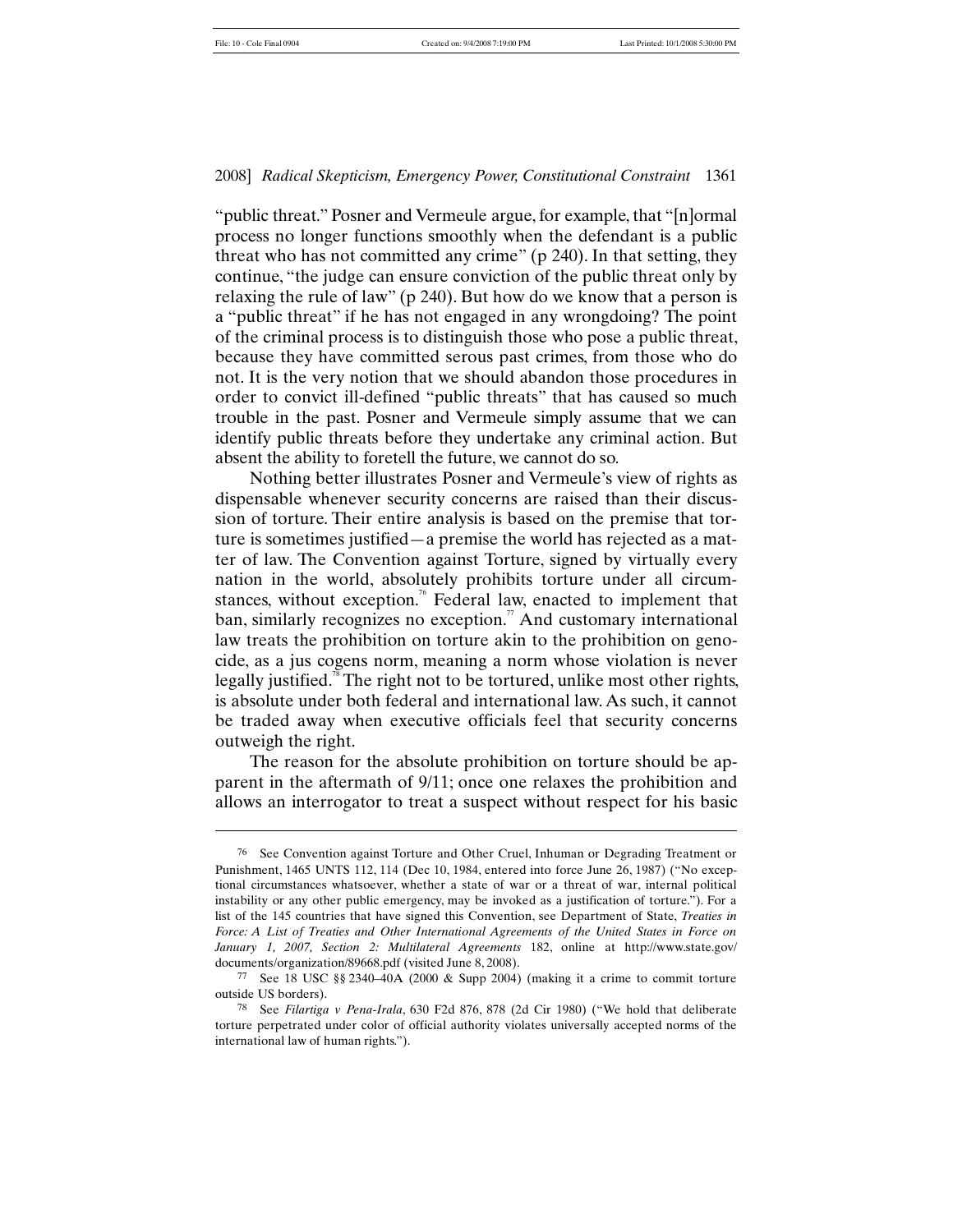1362 *The University of Chicago Law Review* [75:1329

human dignity, the slippery slope is steep. Torture proponents inevitably invoke the "ticking time bomb" scenario as the case that justifies torture, as do Posner and Vermeule here (pp 196–97). But as far as we know, none of the torture employed by US agents at Abu Ghraib, Guantánamo, or secret CIA prisons was employed in a "ticking time bomb" scenario, that is, when we knew that the only way to prevent an actual ticking bomb from exploding and killing many innocent civilians was to torture the person who hid the bomb. These scenarios are common on television shows, but extraordinarily rare in the real world. And, as we have seen, in the real world the rationale for torture quickly slips from preventing a specific imminent explosion to the much more abstract one of gathering intelligence about a foe's capabilities.

In addition, once interrogators are authorized to treat their suspects as less than human, there is little to stop extended abuse. One need only consider the interrogation log of Mohammed al-Qahtani at Guantánamo Bay to see the point. There, Army interrogators were authorized to use only certain coercive tactics considered less extreme than outright torture. They held him in total isolation for 160 days straight. During one period, he was interrogated for forty-five out of fifty days, in sessions lasting nineteen to twenty hours each day. He was threatened with dogs, made to wear a leash, and ordered to bark like a dog. He was stripped naked in front of a female interrogator and made to wear women's underwear. He was injected with intravenous fluids and not allowed to go to the bathroom until he urinated on himself.<sup>79</sup> An FBI agent who observed al-Qahtani during his captivity described him as "evidencing behavior consistent with extreme psychological trauma (talking to nonexistent people, reporting hearing voices, cowering in a corner of his cell covered with a sheet for hours on end)."<sup>80</sup>

It is real-world evidence such as this that has led the world to conclude that the best approach to torture is an absolute legal ban. The concept of an absolute right is so foreign to Posner and Vermeule's cost-benefit approach, however, that they do not even entertain seriously the conclusion that the world has reached. Instead, they assume that torture is permissible under certain circumstances, and then focus exclusively on how we might most efficiently regulate its deployment, ultimately concluding that something like Alan Dershow-

79 See *Interrogation Log: Detainee 063*, online at http://www.time.com/time/2006/log/log.pdf (visited June 8, 2008); Corine Hegland, *Guantanamo's Grip*, Natl J 19, 25, 27 (Feb 4, 2006).

80 Quoted in Hegland, Natl J at 25 (cited in note 79).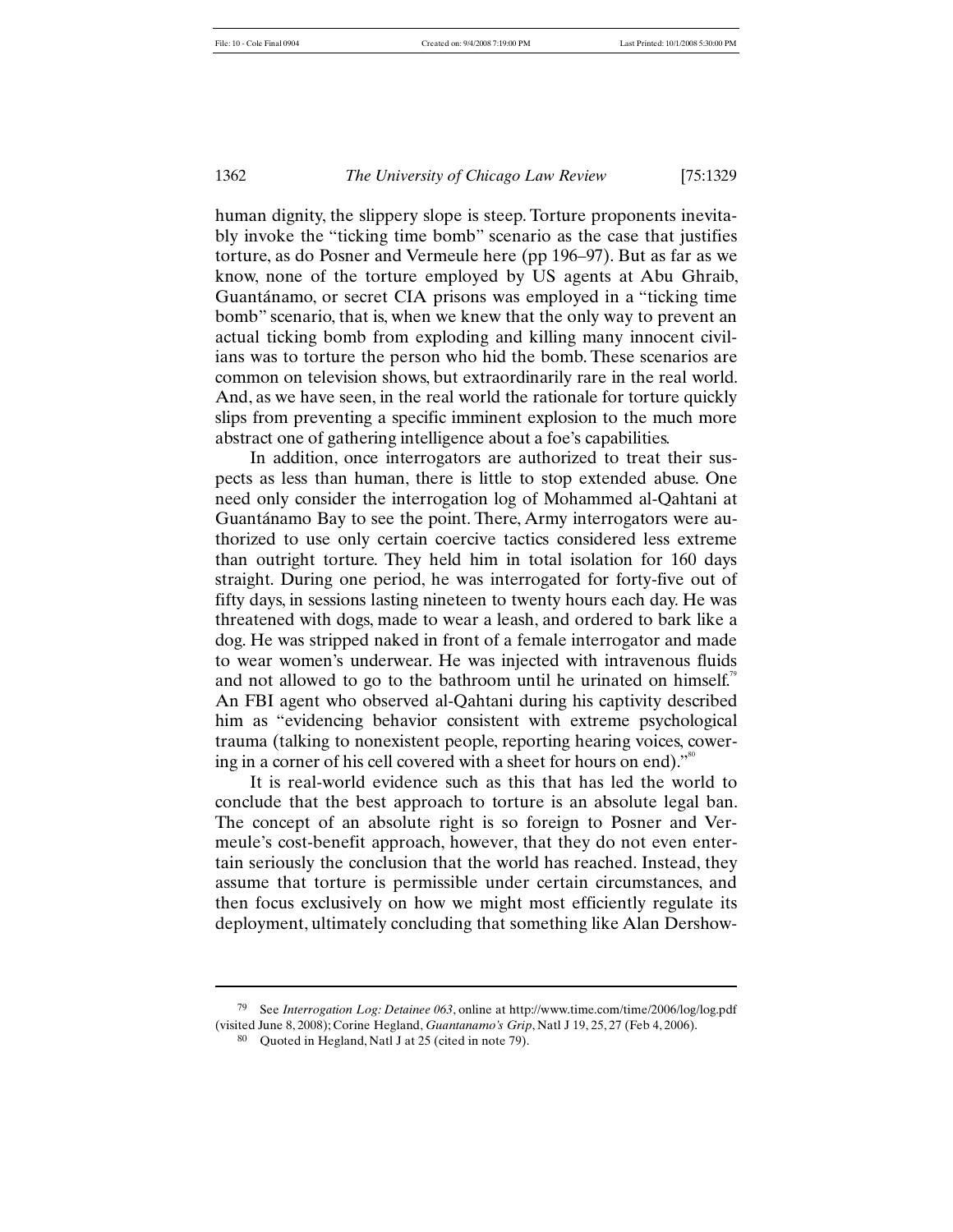2008] *Radical Skepticism, Emergency Power, Constitutional Constraint* 1363

itz's warrant approach would work well (pp  $208-09$ ,  $212$ ).<sup>81</sup> But just as there is no point setting up a warrant process if you believe torture should never be legally authorized, so there is no need to consider how to regulate its deployment if we agree that torture should never be legally deployed.

## **CONCLUSION**

Posner and Vermeule's arguments for deference to the executive in times of emergency ultimately rest on their radical skepticism about constitutional rights. If there is indeed "no reason to believe" that governments are likely to overreact, abuse minorities, and aggrandize power in times of emergency—and if there is in any event "no reason to believe" that law can do anything about these tendencies—then the executive's comparative advantages in terms of access to information and expertise might well support deference. The extent of the authors' skepticism is revealed in their treatment of the rule of law itself. They acknowledge in a sentence that some think the rule of law serves to promote values such as fairness, welfare, respect for human dignity, or peace (p 221). But the authors instead characterize the rule of law as, in effect, a public relations ploy designed to maximize political support and minimize political opposition. On this entirely instrumental view, there is nothing to stop government from compromising or abandoning the rule of law where it feels it unnecessary to further its public relations purposes or when other instrumental values trump such public relations concerns.

This is precisely where civil libertarians are likely to part most fundamentally with Posner and Vermeule. We do not see rights as fungible commodities to be traded off by some quasi-official version of the market. Rather, we see them as identifying a set of preferred values or fundamental cornerstones of our human and political existence. They are given supramajoritarian protection because they are integral to human dignity, because they are essential to a well-functioning democracy, and because history shows that they are especially likely to be targeted whenever the government or the majority feels threatened. For these reasons, American and international law elevate them above the multitude of other routine interests subject to ordinary cost-benefit calculations, such as whether to devote more resources to

<sup>81</sup> Alan M. Dershowitz, *Why Terrorism Works: Understanding the Threat, Responding to the Challenge* 158–63 (Yale 2002) (reasoning that if illicit torture will occur anyway, we may as well involve the judiciary in the hope that this would reduce the overall amount of torture).